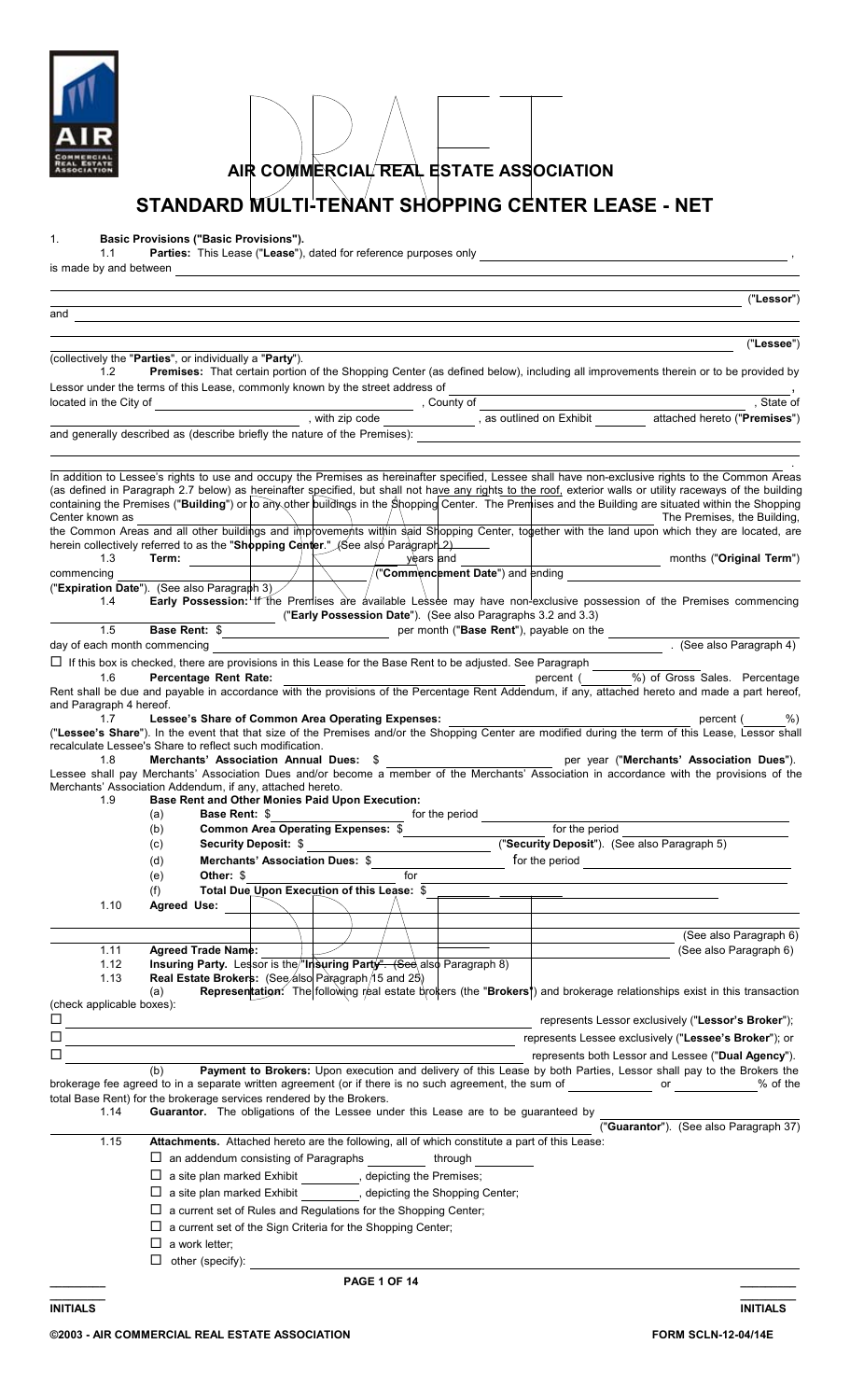### 2. **Premises.**

J.

2.1 **Letting.** Lessor hereby leases to Lessee, and Lessee hereby leases from Lessor, the Premises, for the term, at the rental, and upon all of the terms, covenants and conditions set forth in this Lease. \While|the approximate square footage of the Premises may have been used in the marketing of the Premises for purposes of comparison, the Base Rent stated herein is NOT tied to square footage and is not subject to adjustment should the actual size be determined to be different. **NOTE: Lessee is advised to verify the actual size prior to executing this Lease.**

2.2 **Condition.** Lessor shall deliver the Premise<del>s to Lessee</del> broom clean and free of debris on the Commencement Date or the Early Possession Date, whichever first occurs ("Start Date"), and, so long as the required service contracts described in Paragraph 7.1(b) below are obtained by Lessee and in effect within 30 days following the Start Date, warrants that the existing electrical, plumbing, fire sprinkler, lighting, heating, ventilating and air conditioning systems ("**HVAC**"), loading doors, if any, and all other such elements in the Premises, other than those constructed by Lessee, shall be in good operating condition on said date and that the structural elements of the roof, bearing walls and foundation of the Premises shall be free of material defects, and that the Premises do not contain hazardous levels of any mold or fungi defined as toxic under applicable state or federal law. If a non-compliance with such warranty exists as of the Start Date, or if one of such systems or elements should malfunction or fail within the appropriate warranty period, Lessor shall, as Lessor's sole obligation with respect to such matter, except as otherwise provided in this Lease, promptly after receipt of written notice from Lessee setting forth with specificity the nature and extent of such non-compliance, malfunction or failure, rectify same at Lessor's expense. The warranty periods shall be as follows: (i) 6 months as to the HVAC systems, and (ii) 30 days as to the remaining systems and other elements of the Premises. If Lessee does not give Lessor the required notice within the appropriate warranty period, correction of any such non-compliance, malfunction or failure shall be the obligation of Lessee at Lessee's sole cost and expense (except for the repairs to the fire sprinkler systems, roof, foundations, and/or bearing walls). Lessor also warrants, that unless otherwise specified in writing, Lessor is unaware of (i) any recorded Notices of Default affecting the Premise; (ii) any delinquent amounts due under any loan secured by the Premises; and (iii) any bankruptcy proceeding affecting the Premises.<br>2.3  $C<sub>o</sub>$ 

 2.3 **Compliance**. Lessor warrants that to the best of its knowledge the improvements on the Premises and the Common Areas comply with the building codes applicable laws, covenants or restrictions of record, regulations, and ordinances (**"Applicable Requirements"**) that were in effect at the time that each improvement, or portion thereof, was constructed. Said warranty does not apply to the use to which Lessee will put the Premises, modifications which may be required by the Americans with Disabilities Act or any similar laws as a result of Lessee's use (see Paragraph 50), or to any Alterations or Utility Installations (as defined in Paragraph 7.3(a)) made or to be made by Lessee. **NOTE: Lessee is responsible for determining whether or not the Applicable Requirements, and especially the zoning, are appropriate for Lessee's intended use, and acknowledges that past uses of the Premises may no longer be allowed.** If the Premises do not comply with said warranty, Lessor shall, except as otherwise provided, promptly after receipt of written notice from Lessee setting forth with specificity the nature and extent of such non-compliance, rectify the same at Lessor's expense. If Lessee does not give Lessor written notice of a non-compliance with this warranty within 6 months following the Start Date, correction of that non-compliance shall be the obligation of Lessee at Lessee's sole cost and expense. If the Applicable Requirements are hereafter changed so as to require during the term of this Lease the construction of an addition to or an alteration of the Premises and/or Building, the remediation of any Hazardous Substance, or the reinforcement or other physical modification of the Premises and/or Building ("**Capital Expenditure**"), Lessor and Lessee shall allocate the cost of such work as follows:

 (a) Subject to Paragraph 2.3(c) below, if such Capital Expenditures are required as a result of the specific and unique use of the Premises by Lessee as compared with uses by tenants in general, Lessee shall be fully responsible for the cost thereof, provided, however that if such Capital Expenditure is required during the last 2 years of this Lease and the cost thereof exceeds 6 months' Base Rent, Lessee may instead terminate this Lease unless Lessor notifies Lessee, in writing, within 10 days after receipt of Lessee's termination notice that Lessor has elected to pay the difference between the actual cost thereof and the amount equal to 6 months' Base Rent. If Lessee elects termination, Lessee shall immediately cease the use of the Premises which requires such Capital Expenditure and deliver to Lessor written notice specifying a termination date at least 90 days thereafter. Such termination date shall, however, in no event be earlier than the last day that Lessee could legally utilize the Premises without commencing such Capital Expenditure.

(b) If such Capital Expenditure is not the result of the specific and unique use of the Premises by Lessee (such as, governmentally mandated seismic modifications), then Lessor shall pay for such Capital Expenditure and Lessee shall only be obligated to pay, each month during the remainder of the term of this Lease or any extension thereof, on the date that on which the Base Rent is due, an amount equal to 1/144th of the portion of such costs reasonably attributable to the Premises. Lessee shall pay Interest on the balance but may prepay its obligation at any time. If, however, such Capital Expenditure is required during the last 2 years of this Lease or if Lessor reasonably determines that it is not economically feasible to pay its share thereof, Lessor shall have the option to terminate this Lease upon 90 days prior written notice to Lessee unless Lessee notifies Lessor, in writing, within 10 days after receipt of Lessor's termination notice that Lessee will pay for such Capital Expenditure. If Lessor does not elect to terminate, and fails to tender its share of any such Capital Expenditure, Lessee may advance such funds and deduct same, with Interest, from Rent until Lessor's share of such costs have been fully paid. If Lessee is unable to finance Lessor's share, or if the balance of the Rent due and payable for the remainder of this Lease is not sufficient to fully reimburse Lessee on an offset basis, Lessee shall have the right to terminate this Lease upon 30 days written notice to Lessor.

 (c) Notwithstanding the above, the provisions concerning Capital Expenditures are intended to apply only to non-voluntary, unexpected, and new Applicable Requirements. If the Capital Expenditures are instead triggered by Lessee as a result of an actual or proposed change in use, change in intensity of use, or modification to the Premises then, and in that event, Lessee shall either: (i) immediately cease such changed use or intensity of use and/or take such other steps as may be necessary to eliminate the requirement for such Capital Expenditure, or (ii) complete such Capital Expenditure at its own expense. Lessee shall not have any right to terminate this Lease.

 2.4 **Acknowledgements.** Lessee acknowledges that: (a) it has been given an opportunity to inspect and measure the Premises, (b) it has been advised by Lessor and/or Brokers to satisfy itself with respect to the size and condition of the Premises (including but not limited to the electrical, HVAC and fire sprinkler systems, security, environmental aspects, and compliance with Applicable Requirements and the Americans with Disabilities Act), and their suitability for Lessee's intended use, (c) Lessee has made such investigation as it deems necessary with reference to such matters and assumes all responsibility therefor as the same relate to its occupancy of the Premises, (d) it is not relying on any representation as to the size of the Premises made by Brokers or Lessor, (e) the square footåge of the Premises was not material to Lessee's decision to lease the Premises and pay the Rent stated herein, and (f) neither Lessor, Lessor's agents, nor Brokers have made any oral or written representations or warranties with respect to said matters other than as set forth in this Lease. In addition, Lessor acknowledges that: (i) Brokers have made no representations, promises or warranties concerning Lessee's ability to honor the Lease or suitability to occupy the Premises, and (ii) it is Lessor's sole responsibility to investigate the financial capability and/or suitability of all proposed/tenants.

 2.5 **Lessee as Prior Owner/Occupant.** The warranties made by Lessor in Paragraph 2 shall be of no force or effect if immediately prior to the Start Date Lessee was the owner or occupant of the Premises. In such event, Lessee shall be responsible for any necessary corrective work.

2.6 **Vehicle Parking.** Lessee shall not use and shall not permit its employees to use any parking spaces in the Shopping Center except for parking by vehicles that are no larger than full-size passenger automobiles or pick-up trucks, herein called "**Permitted Size Vehicles.**" Lessee shall permit its employees to only occupy those parking spaces, if any, as depicted as employee parking spaces on the Shopping Center site Lessor may regulate the loading and unloading of vehicles by adopting Rules and Regulations as provided in Paragraph 2.9. No vehicles other than Permitted Size Vehicles may be parked in the Common Area without the prior written permission of Lessor. In addition:

 (a) Lessee shall not permit or allow any vehicles that belong to or are controlled by Lessee or Lessee's employees, suppliers, shippers, contractors or invitees to be loaded, unloaded, or parked in areas other than those designated by Lessor for such activities. (b) Lessee shall not service or store any vehicles in the Common Areas.

(c) If Lessee permits or allows any of the prohibited activities described in this Paragraph 2.6, then Lessor shall have the

right, without notice, in addition to such other rights and remedies that it may have, to remove or tow away the vehicle involved and charge the cost to Lessee, which cost shall be immediately payable upon demand by Lessor. 2.7 **Common Areas - Definition.** The term "**Common Areas**" is defined as all areas and facilities outside the Premises and within the

exterior boundary line of the Shopping Center and interior utility raceways and installations within the Premises that are provided and designated by the Lessor from time to time for the general non-exclusive use of Lessor, Lessee and other tenants of the Shopping Center and their respective employees, suppliers, shippers, customers, contractors and invitees, including parking areas, loading and unloading areas, trash areas, roadways, walkways, driveways and landscaped areas.

 2.8 **Common Areas - Lessee's Rights.** Lessor grants to Lessee, for the benefit of Lessee and its employees, suppliers, shippers, contractors, customers and invitees, during the term of this Lease, the non-exclusive right to use, in common with others entitled to such use, the Common Areas as they exist from time to time, subject to any rights, powers, and privileges reserved by Lessor under the terms hereof or under the terms of any rules and regulations or restrictions governing the use of the Shopping Center. Under no circumstances shall the right herein granted to use the Common Areas be deemed to include the right to store any property, temporarily or permanently, in the Common Areas, nor the right to display **\_\_\_\_\_\_\_\_\_ PAGE 2 OF 14 \_\_\_\_\_\_\_\_\_**

L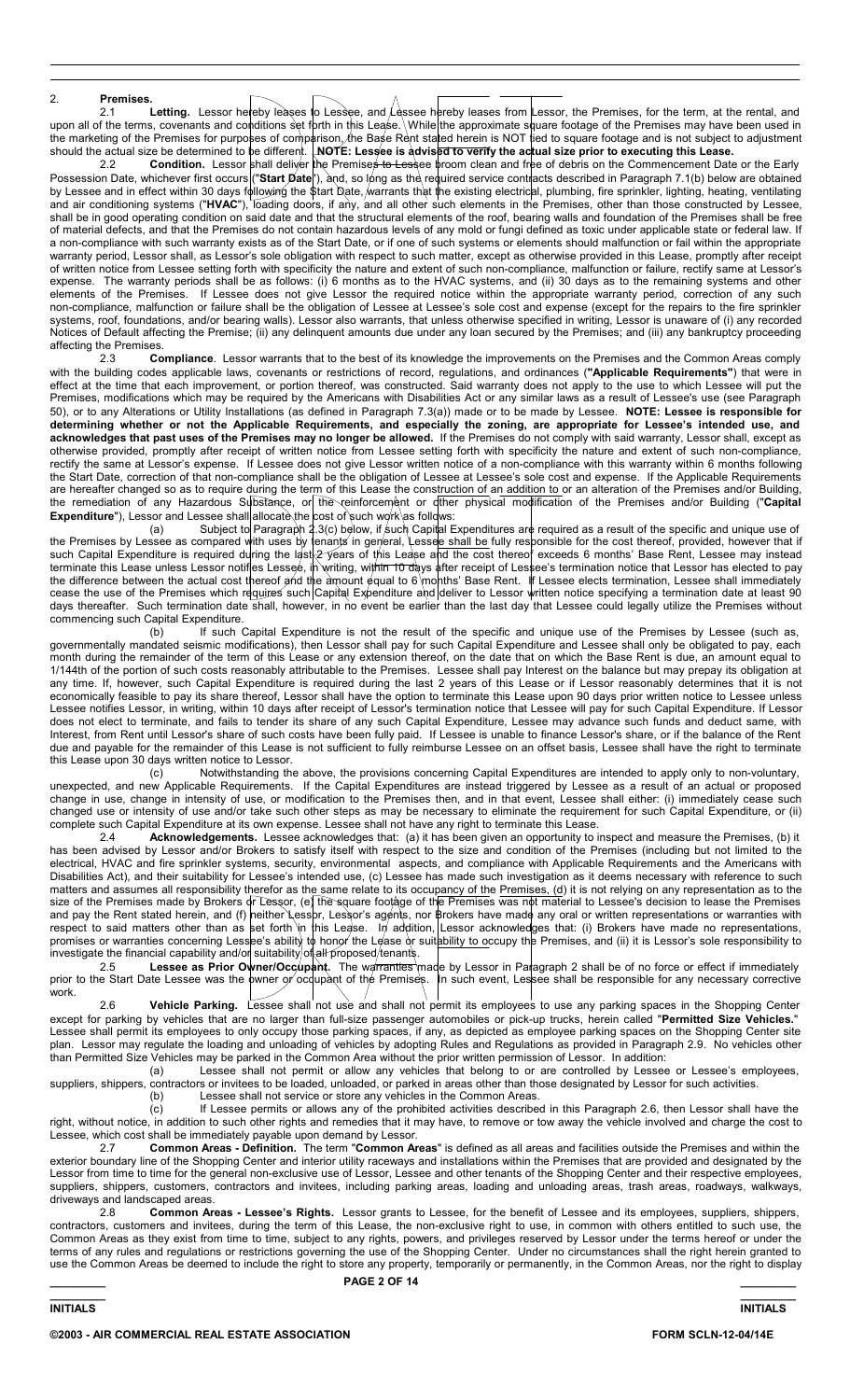merchandise or conduct sales in the Common Areas. Any such storage, display or sales shall be permitted only by the prior written consent of Lessor or Lessor's designated agent, as exercised in Lessor's sole discretion, which consent may be revoked at any time. In the event that any unauthorized storage or displays shall occur then Lessor shall have the right, without notice, in addition to such other rights and remedies that it may have, to remove the property and charge the cost to Lessee, which cost shall be immediately payable upon demand by Lessor.

2.9 **Common Areas - Rules and Regulations.** Lessor or such other person(s) as Lessor may appoint shall have the exclusive control and management of the Common Areas and shall have the right, from time to time, to establish, modify, amend and enforce reasonable rules and regulations ("**Rules and Regulations**") for the management, safety, care, and cleanliness of the grounds, the parking and unloading of vehicles and the preservation of good order, as well as for the convehience of other occupants or tenants of the Building and the Shopping Center and their invitees. Lessee agrees to abide by and conform to all such Rules and Regulations, and shall use its best efforts to cause its employees, suppliers, shippers, customers, contractors and invitees to so abide and cònform. Lessor shall not be responsible to Lessee for the non-compliance with said Rules and Regulations by other tenants of the Shopping Center.<br>2.10 **Common Areas - Changes.** Le

Common Areas - Changes. Lessor shall have the right, in Lessor's sole discretion, from time to time:

 (a) To make changes or additions to the Common Areas, including, without limitation, changes in the location, size, shape and number of driveways, entrances, parking spaces, parking areas, loading and unloading areas, ingress, egress, direction of traffic, elevations, landscaped areas, signage, walkways and utility raceways;

 (b) To use and close temporarily any of the Common Areas for the purpose of maintaining, repairing and altering the Shopping Center, so long as reasonable access to the Premises remains available, and to close temporarily any of the Common Areas to whatever extent is required in the opinion of Lessor's counsel to prevent a dedication of or the accrual of any rights of any persons or of the public to any of the Common Areas;

 (c) To designate other land outside the boundaries of the Shopping Center to be a part of the Common Areas or to be entitled to use the Common Areas on a reciprocal basis;

(d) To add additional buildings and improvements to the Common Areas; and

 (e) To do and perform such other acts and make such other changes in, to or with respect to the Common Areas and Shopping Center as Lessor may, in the exercise of sound business judgment, deem to be appropriate.

 2.11 **Common Areas - Promotional Events; Sidewalk Sales.** Lessor reserves the right, from time to time, in Lessor's sole discretion, to utilize portions of the Common Areas for promotional events, which may include but shall not be limited to entertainment. Lessor further reserves the right, in Lessor's sole discretion, to permit any one or more tenants of the Shopping Center to conduct the display and/or sale of merchandise from the sidewalks immediately adjacent to such tenants' respective premises.

 2.12 **Common Areas - Remodeling.** At any time during the Term, Lessor may remodel or expand, in any manner, the existing Shopping Center, which work may include, without limitation, the addition of shops and/or new buildings to the Shopping Center (collectively, "**Remodeled Center**"). If Lessor deems it necessary for construction personnel to enter the Premises in order to construct the Remodeled Center, Lessor shall give Lessee no less than 60 days prior notice and Lessee shall allow such entry. Lessor shall use reasonable efforts to complete any work affecting the Premises in an efficient manner so as not to interfere unreasonably with Lessee's business. Lessee shall not be entitled to any damages for any inconvenience or any disruption to Lessee's business caused by such work; provided, however, the Base Rent paid by Lessee for the period of the inconvenience shall be abated in proportion to the degree that Lessee's use of the Premises is impaired. Lessor shall have the right to use portions of the Premises to accommodate any structures required for the Remodeled Center, provided that if as a result thereof there is a permanent decrease in the floor area of the Premises of 3% or more, there shall be a proportionate downward adjustment of Base Rent and Lessee's Share. 3. **Term.**

3.1 **Term.** The Commencement Date, Expiration Date and Orliginal Term of this Lease are as specified in Paragraph 1.3.

3.2 **Early Possession.** Any provision herein granting Lessee Early Possession of the Premises is subject to and conditioned upon the Premises being available for such possession prior to the Commencement Date. Any grant of Early Possession only conveys a non-exclusive right to occupy the Premises. If an Early Possession Date has been specified in Paragraph 1.4, the Parties intend that Lessee shall have access to the Premises as of the Early Possession Da<del>te f</del>or purposes of preparing and fixturizing the Premises for the conduct of Lessee's business. If Lessee totally or partially occupies the Premises prior to the Commencement Date for any reason (and for purposes hereof, "occupancy" shall include, without limitation, Lessee's entry onto the Premises for purposes of preparing and fixturizing the Premises for business), the obligation to pay Base Rent and Percentage Rent shall be abated for the period of such early possession. All other terms of this Lease (including but not limited to Lessee's obligations to carry insurance and to maintain the Premises) shall be in effect during such period, except that Lessee's obligation to pay Lessee's Share of Common Area Operating Expenses, Real Property Taxes and insurance premiums shall only be in effect prior to the Commencement Date if Lessee has opened for business in the Premises prior to the Commencement Date. Any such Early Possession shall not affect the Expiration Date.

 3.3 **Delay In Possession.** Lessor agrees to use its best commercially reasonable efforts to deliver possession of the Premises to Lessee by the Commencement Date. If, despite said efforts, Lessor is unable to deliver possession by such date, Lessor shall not be subject to any liability therefor, nor shall such failure affect the validity of this Lease or change the Expiration Date. Lessee shall not, however, be obligated to pay Rent or perform its other obligations until Lessor delivers possession of the Premises and any period of rent abatement that Lessee would otherwise have enjoyed shall run from the date of delivery of possession and continue for a period equal to what Lessee would otherwise have enjoyed under the terms hereof, but minus any days of delay caused by the acts or omissions of Lessee. If possession is not delivered within 60 days after the Commencement Date, as the same may be extended under the terms of any Work Letter executed by Parties, Lessee may, at its option, by notice in writing within 10 days after the end of such 60 day period, cancel this Lease, in which event the Parties shall be discharged from all obligations hereunder. If such written notice is not received by Lessor within said 10 day period, Lessee's right to cancel shall terminate. If possession of the Premises is not delivered within 120 days after the Commencement Date, this Lease shall terminate unless other agreements are reached between Lessor and Lessee, in writing.

 3.4 **Lessee Compliance.** Lessor shall not be required to tender possession of the Premises to Lessee until Lessee complies with its obligation to provide evidence of insurance (Paragraph 8.5). Pending delivery of such evidence, Lessee shall be required to perform all of its obligations under this Lease from and after the Start Date, including the payment of Rent, notwithstanding Lessor's election to withhold possession pending receipt of such evidence of insurance. Further, if Lessee is required to perform any other conditions prior to or concurrent with the Start Date, the Start Date shall occur but Lessor may elect to withhold possession until such conditions are satisfied. 4. **Rent.**

4.1 **Rent Defined.** All monetary obligations of Lessee to Lessor under the terms of this Lease (except for the Security Deposit) are deemed to be rent ("**Rent"**).

4.2 **Common Area Operating Expenses.** Lessee shall pay to Lessor during the term hereof, in addition to the Base Rent and, if applicable, Percentage Rent, Lessee's \$hare (as specified in Paragraph 1.7) of all Common Area Operating Expenses, as hereinafter defined, during each calendar year of the term of this Lease, in accordance with the following provisions:

(a) "Common Area Operating Expenses" are defined, for purposes of this Lease, as all costs incurred by Lessor relating to the ownership and operation of the Shopping Cénter, including, but not limited to, the following:

(i) The operation, repair and maintenance, in neat, clean, good order and condition, and replacement as reasonably necessary, of the following:

 (aa) The Common Areas and Common Area improvements, including parking areas, loading and unloading areas, trash areas, roadways, parkways, walkways, driveways, landscaped areas, parking lot striping, bumpers, irrigation systems, Common Area lighting facilities, fences and gates, elevators, roofs, exterior walls of the buildings, building systems and roof drainage systems.

- (bb) Exterior signs and any tenant directories.
- (cc) Any fire detection and/or sprinkler systems.

|                  | Common electrical, plumbing and other utilities servicing any building in the Shopping Center and/or |
|------------------|------------------------------------------------------------------------------------------------------|
| tha Camman Arage |                                                                                                      |

 (ee) All other areas and improvements that are within the exterior boundaries of the Project but outside of the Premises and/or any other space occupied by a tenant. (ii) The cost of water, gas, electricity and telephone to service the Common Areas and any utilities not separately metered. (iii) The cost of trash disposal, pest control services, property management (including, but not be limited to, a property management fee to Lessor equal to 5% of Base Rent and Percentage Rent), security services, and the costs of any environmental inspections. (iv) Reserves set aside for equipment, maintenance, repair and replacement of Common Areas.<br>(v) Real Property Taxes (as defined in Paragraph 10).<br>(vi) The cost of the premiums for the insurance maintained by Lessor pursuan Real Property Taxes (as defined in Paragraph 10). (vi) The cost of the premiums for the insurance maintained by Lessor pursuant to Paragraph 8.<br>(vii) Any deductible portion of an insured loss concerning the Building or the Common Areas. (vii) Any deductible portion of an insured loss concerning the Building or the Common Areas.<br>(viii) Auditors', accountants' and attorneys' fees and costs related to the operation of the Sho

Auditors', accountants' and attorneys' fees and costs related to the operation of the Shopping Center.

**\_\_\_\_\_\_\_\_\_ PAGE 3 OF 14 \_\_\_\_\_\_\_\_\_**

the Common Areas.

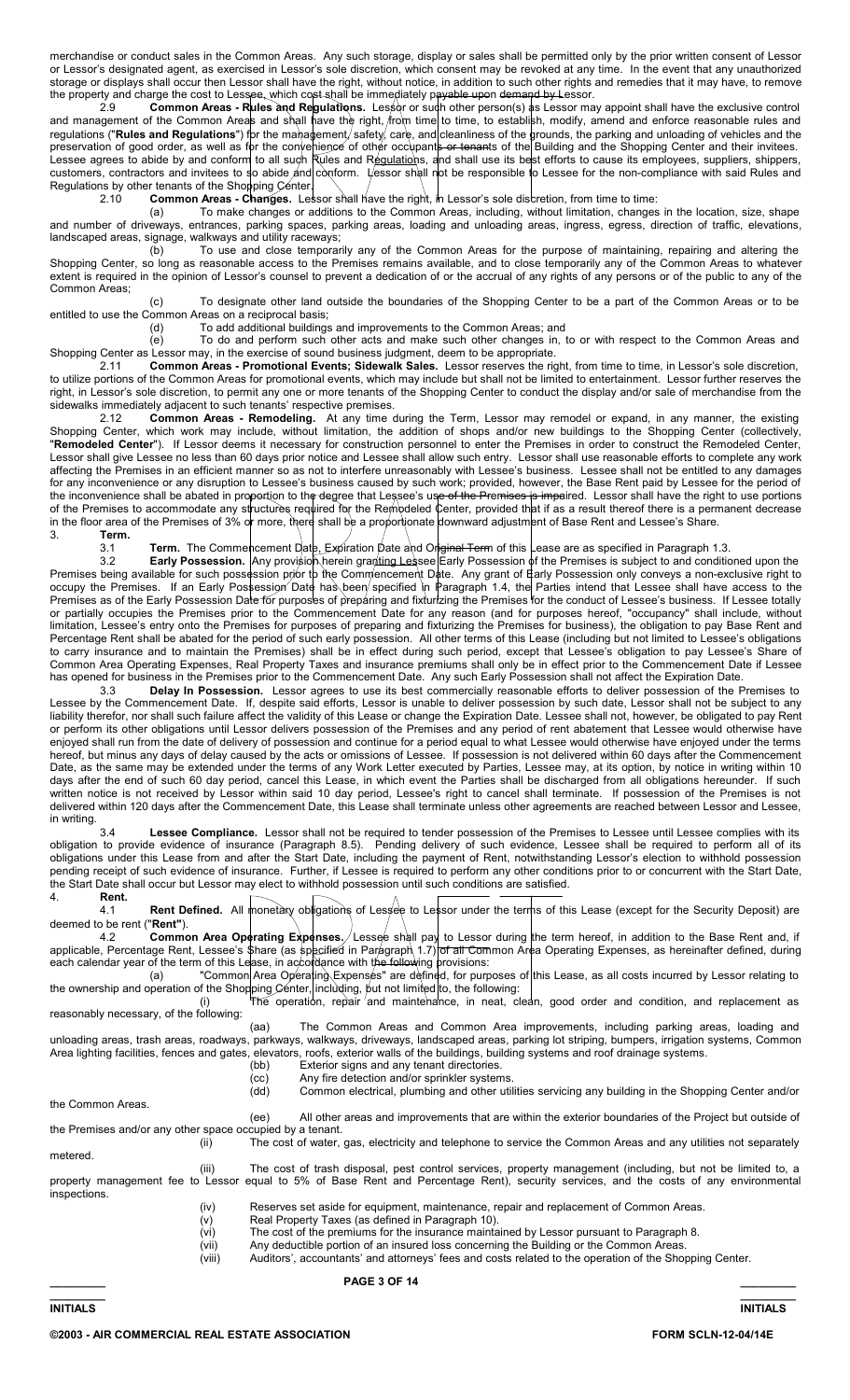(ix) The cost of any capital improvement to the Building or the Shopping Center not covered under the provisions of Paragraph 2.3; provided, however, that Lessor shall allocate the cost of any such capital improvement over a 12 year period and Lessee shall not be required to pay more than Lessee's Share of 1/144th of the cost of such capital improvement in any given month.

(x) The cost of any other services to be provided by Lessor that are stated elsewhere in this Lease to be a Common Area Operating Expense.

(b) If Lessor determines that the method of proration of any item included within Common Area Operating Expenses is inequitable, Lessor may prorate such item on the basis of usage or other equitable considerations. Any Common Area Operating Expenses and Real Property Taxes that are specifically attributable to the Premises, the Building or to any other premises or building in the Shopping Center or to the operation, repair and maintenance thereof shall be allocated enti<u>rely to such</u> premises or building. However, any Common Area Operating Expenses and Real Property Taxes that are not specifically attributable to any premises or building or to the operation, repair and maintenance thereof shall be equitably allocated by Lessor to all buildings in the Shopping Center.

 (c) The inclusion of the improvements, facilities and services set forth in Subparagraph 4.2(a) shall not be deemed to impose an obligation upon Lessor to either have said improvements or facilities or to provide those services unless the Shopping Center already has the same, Lessor already provides the services, or Lessor has agreed elsewhere in this Lease to provide the same or some of them.

 (d) Lessee's Share of Common Area Operating Expenses is payable monthly on the same day as the Base Rent is due hereunder. The amount of such payments shall be based on Lessor's estimate of the annual Common Area Operating Expenses. Within 60 days after written request (but not more than once each year) Lessor shall deliver to Lessee a reasonably detailed statement showing Lessee's Share of the actual Common Area Operating Expenses for the preceding year. If Lessee's payments during such year exceed Lessee's Share, Lessor shall credit the amount of such over-payment against Lessee's future payments. If Lessee's payments during such year were less than Lessee's Share, Lessee shall pay to Lessor the amount of the deficiency within 10 days after delivery by Lessor to Lessee of the statement.

 (e) If there are one or more Major Tenants (as hereinafter defined) within the Shopping Center, then at Lessor's sole option, the amount to be reimbursed by such Major Tenants to Lessor for all or a portion of the Common Area Operating Expenses may be determined by alternative equitable methods (e.g., a Major Tenant may pay directly for its own security), and the actual amount paid by such Major Tenants shall be credited against the Common Area Operating Expenses allocated to other tenants of the Shopping Center; provided, however, that in such event the rentable area of the buildings leased to such Major Tenants shall be excluded from the rentable area of the Shopping Center for purposes of determining Lessee's Share of Common Area Operating Expenses for those specific items, notwithstanding the percentage set forth in Paragraph 1.7. As used herein, the term "**Major Tenant**" shall mean a tenant leasing at least 15,000 square feet of rentable area within the Shopping Center.

 (f) Common Area Operating Expenses shall not include any expenses paid by any tenant directly to third parties, or as to which Lessor is otherwise reimbursed by any third party, other tenant, or insurance proceeds.

 4.3 **Payment.** Lessee shall cause payment of Rent to be received by Lessor in lawful money of the United States, without offset or deduction (except as specifically permitted in this Lease), on or before the day on which it is due. All monetary amounts shall be rounded to the nearest whole dollar. In the event that any invoice prepared by Lessor is inaccurate such inaccuracy shall not constitute a waiver and Lessee shall be obligated to pay the amount set forth in this Lease. Rent for any period during the term hereof which is for less than one full calendar month shall be prorated based upon the actual number of days of said month. Payment of Rent shall be made to Lessor at its address stated herein or to such other persons or place as Lessor may from time to time designate in writing. Acceptance of a payment which is less than the amount then due shall not be a waiver of Lessor's rights to the balance of such Rent, regardless or Lessor's endorsement of any check so stating. In the event that any check, draft, or other instrument of payment given by Lessee to Lessor is dishonored for any reason, Lessee agrees to pay to Lessor the sum of \$25 in addition to any Late Charge and Lessor, at its option, may require all future Rent be paid by cashier's check. Payments will be applied first to accrued late charges and attorney's fees, second to accrued interest, then to Base Rent and Common Area Operating Expenses, and any remaining amount to any other outstanding charges or costs.

5. **Security Deposit**. Lessee shall deposit with Lessor upon execution hereof the Security Deposit as security for Lessee's faithful performance of its obligations under this Lease. If Lessee fails to pay Rent, or otherwise Defaults under this Lease, Lessor may use, apply or retain all or any portion of said Security Deposit for the payment-of any amount\already due Lessor, for Rents which will be due in the future, and/ or to reimburse or compensate Lessor for any liability, expense, loss or damage which Lessor may suffer or incur by reason thereof. If Lessor uses or applies all or any portion of the Security Deposit, Lessee shall within 10 days after written request therefor deposit monies with Lessor sufficient to restore said Security Deposit to the full amount required by this Lease. If the Base Rent increases during the term of this Lease, Lessee shall, upon written request from Lessor, deposit additional monies with Lessor so that the total amount of the Security Deposit shall at all times bear the same proportion to the increased Base Rent as the initial Security Deposit bore to the initial Base Rent. Should the Agreed Use be amended to accommodate a material change in the business of Lessee or to accommodate a sublessee or assignee, Lessor shall have the right to increase the Security Deposit to the extent necessary, in Lessor's reasonable judgment, to account for any increased wear and tear that the Premises may suffer as a result thereof. If a change in control of Lessee occurs during this Lease and following such change the financial condition of Lessee is, in Lessor's reasonable judgment, significantly reduced, Lessee shall deposit such additional monies with Lessor as shall be sufficient to cause the Security Deposit to be at a commercially reasonable level based on such change in financial condition. Lessor shall not be required to keep the Security Deposit separate from its general accounts. Within 90 days after the expiration or termination of this Lease, Lessor shall return that portion of the Security Deposit not used or applied by Lessor. No part of the Security Deposit shall be considered to be held in trust, to bear interest or to be prepayment for any monies to be paid by Lessee under this Lease. 6. **Use.**

# 6.1 **Use.**

 (a) **Agreed Use; Agreed Trade Name.** Lessee shall use and occupy the Premises only for the Agreed Use, and for no other purpose, and Lessee shall operate at the Premises only under the Agreed Trade Name and under no other trade name. Lessee shall not use or permit the use of the Premises in a manner that is unlawful, creates damage, waste or a nuisance, or that disturbs occupants of or causes damage to neighboring premises or properties. Other than guide, signal and seeing eye dogs, Lessee shall not keep or allow in the Premises any pets, animals, birds, fish, or reptiles. Lessor shall not unreasonably withhold or delay its consent to any written request for a modification of the Agreed Use, so long as the same will not impair the structural integrity of the improvement on the Premises or the mechanical or electrical systems therein, and/or is not significantly more burdensome to the Premises, and/or is not in conflict with or incompatible with the existing or proposed uses (whether or not exclusive) of other occupants of the Shopping Center. Lessor shall not unreasonably withhold or delay its consent to any written request for a modification of the Agreed Trade Name, so long as the same is not in conflict with or incompatible with the nature and character of the Shopping Center or other existing or proposed uses of other occupants of the Shopping Center. If Lessor elects to withhold consent, Lessor shall within 7 days after such request give written notification of same, which notice shall include an explanation of Lessor's objections to the change in the Agreed Use and/or Agreed Trade Name.

(b) **Continuous Operation.** Lessee shall continuously (i) operate and conduct the Agreed Use under the Agreed Trade Name within the entire Premises in a reputable mannex and in conformity with industry standards of practice prevailing in the field of business among merchants engaged in the same or similar business in the city in which the Premises are located, (ii) staff the Premises with sufficient sales personnel, stock the Premises with adequate merchandise and exercise sound business practices so as to maximize Gross Sales for the benefit of Lessor. At a minimum, Lessee shall keep the Premises continuously open for business Monday through Friday from 9:00 a.m. to 6:00 p.m., Saturday from 9:00 a.m. to 6:00 p.m., and Sunday from 10:00 a.m. to 6:00 p.m. If Lessee fails to comply with the requirements of this Paragraph 6.1(b), then in addition to any and all other rights and remedies of Lessor, Lessee shall pay to Lessor an amount equal to 1/15th of the Base Rent for each day or portion thereof that Lessee fails to so comply. Such sum shall be in addition to, and not a part of, the Base Rent otherwise due under this Lease.

 (c) **Violations of Exclusive Use Rights.** Lessee acknowledges that Lessor may grant, or may have previously granted, exclusive use rights to other tenants of the Shopping Center and agrees that a material consideration to Lessor in entering into this Lease is Lessee's covenant to limit its use of the Premises to the Agreed Use under the Agreed Trade Name as set forth above. Lessee's violation of exclusive use rights granted to other tenants of the Shopping Center will result in Lessor suffering irreparable harm and, therefore, in addition to all other rights and remedies available to Lessor, Lessor may seek to enjoin Lessee's breach of such covenant and Lessee shall be liable for any damages incurred or sustained by Lessor to such other tenants whose exclusive use rights are breached by Lessee. In no event shall Lessor be liable to Lessee for any failure of any other tenants of the Shopping Center to operate their businesses, or for any loss or damage that may be occasioned by or through the acts or omissions of other tenants or third parties.

 (d) **Other Tenancies.** Lessor, at its sole discretion, reserves the absolute right to establish procedures to control other tenancies in the Shopping Center. Regardless of whether any specific tenants are shown on any site plan attached hereto, Lessee does not rely on that fact, nor does Lessor represent that any specific tenant or number or type of tenants shall or shall not during the Term occupy any portion of the Shopping Center, nor does Lessee rely on any other tenant operating its business in the Shopping Center at any particular time or times. Further, no conduct by any tenant, subtenant or other occupant of, or any customer of, or any supplier to or use of any portion of the Shopping Center shall constitute an eviction, constructive or otherwise, of Lessee from the Premises, and Lessee hereby waives any and all claims that it might otherwise have against Lessor by reason thereof<br>6.2 **Hazardous Subst** 

6.2 **Hazardous Substances.**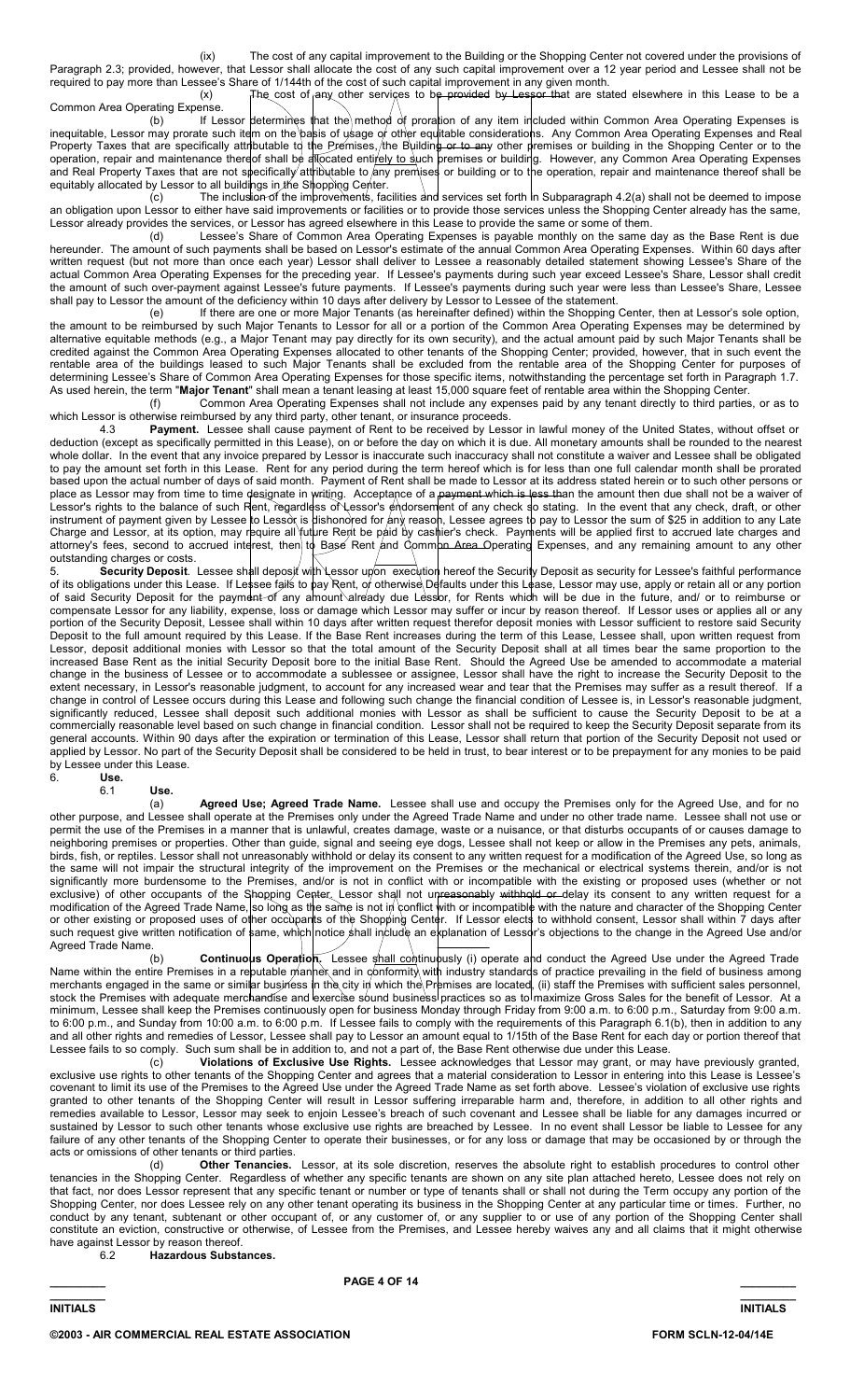(a) **Reportable Uses Require Consent.** The term "**Hazardous Substance"** as used in this Lease shall mean any product, substance, or waste whose presence, use, manufacture, disposal, transportation, or release, either by itself or in combination with other materials expected to be on the Premises, is either: (i) potentially injurious to the public health, safety or welfare, the environment or the Premises, (ii) regulated or monitored by any governmental author<del>ity,</del> or (iii) a <del>ba</del>sis for potential liability<sub>r</sub>o<del>f Lessor to any governm</del>ental agency or third party under any applicable statute or common law theory. Hazardous Sùbstances shall include, but not be limited to, hydrocarbons, petroleum, gasoline, and/or crude oil or any products, by-products or fractions thereof. Lessee shall not engage in any activity in or on the Premises which constitutes a Reportable Use of Hazardous Substances without the express prior written/consent of Lessor and timely compliance (at Lessee's expense) with all Applicable Requirements. "Reportable Use" shall mean (i) the installation or use of ah<del>y above o</del>r below ground storage tank, (ii) the generation, possession, storage, use, transportation, or disposal|of a Hazardồus Substan<u>ce that re</u>quires a permit from, or with respect to which a report, notice, registration or business plan is required to be filed with, any goyernmental authority, and/or (iii) the presence at the Premises of a Hazardous Substance with respect to which any Applicable Requirements requires that a notice be given to persons entering or occupying the Premises or neighboring properties. Notwithstanding the foregoing, Lessee may use any ordinary and customary materials reasonably required to be used in the normal course of the Agreed Use, ordinary office supplies (copier toner, liquid paper, glue, etc.) and common household cleaning materials, so long as such use is in compliance with all Applicable Requirements, is not a Reportable Use, and does not expose the Premises or neighboring property to any meaningful risk of contamination or damage or expose Lessor to any liability therefor. In addition, Lessor may condition its consent to any Reportable Use upon receiving such additional assurances as Lessor reasonably deems necessary to protect itself, the public, the Premises and/or the environment against damage, contamination, injury and/or liability, including, but not limited to, the installation (and removal on or before Lease expiration or termination) of protective modifications (such as concrete encasements) and/or increasing the Security Deposit.

 (b) **Duty to Inform Lessor.** If Lessee knows, or has reasonable cause to believe, that a Hazardous Substance has come to be located in, on, under or about the Premises, other than as previously consented to by Lessor, Lessee shall immediately give written notice of such fact to Lessor, and provide Lessor with a copy of any report, notice, claim or other documentation which it has concerning the presence of such Hazardous Substance.

 (c) **Lessee Remediation.** Lessee shall not cause or permit any Hazardous Substance to be spilled or released in, on, under, or about the Premises (including through the plumbing or sanitary sewer system) and shall promptly, at Lessee's expense, comply with all Applicable Requirements and take all investigatory and/or remedial action reasonably recommended, whether or not formally ordered or required, for the cleanup of any contamination of, and for the maintenance, security and/or monitoring of the Premises or neighboring properties, that was caused or materially contributed to by Lessee, or pertaining to or involving any Hazardous Substance brought onto the Premises during the term of this Lease, by or for Lessee, or any third party.

 (d) **Lessee Indemnification.** Lessee shall indemnify, defend and hold Lessor, its agents, employees, lenders and ground lessor, if any, harmless from and against any and all loss of rents and/or damages, liabilities, judgments, claims, expenses, penalties, and attorneys' and consultants' fees arising out of or involving any Hazardous Substance brought onto the Premises by or for Lessee, or any third party (provided, however, that Lessee shall have no liability under this Lease with respect to underground migration of any Hazardous Substance under the Premises from areas outside of the Shopping Center not caused or contributed to by Lessee). Lessee's obligations shall include, but not be limited to, the effects of any contamination or injury to person, property or the environment created or suffered by Lessee, and the cost of investigation, removal, remediation, restoration and/or abatement, and shall survive the expiration or termination of this Lease. No termination, cancellation or release agreement entered into by Lessor and Lessee shall release Lessee from its obligations under this Lease with respect to Hazardous Substances, unless specifically so agreed by Lessor in writing at the time of such agreement.

(e) **Lessor Indemnification.** Except as otherwise provided in paragraph 8.7, Lessor and its successors and assigns shall indemnify, defend, reimburse and hold Lessee, its employees and lenders, harmless from and against any and all environmental damages, including the cost of remediation, which are suffered as a di/e¢t∖result of Hazardous Substances on the Premises prior to Lessee taking possession or which are caused by the gross negligence or willful misconduct of Lessor, its agents or employees. Lessor's obligations, as and when required by the Applicable Requirements, shall include, but not be limited to, the còst of investigation, removal, remediation, restoration and/or abatement, and shall survive the expiration or termination of this Lease.

 (f) **Investigations and Remediations.** Lessor shall retain the responsibility and pay for any investigations or remediation measures required by governmental entities having jurisdiction with respect to the existence of Hazardous Substances on the Premises prior to Lessee taking possession, unless such remediation measure is required as a result of Lessee's use (including "Alterations", as defined in paragraph 7.3(a) below) of the Premises, in which event Lessee shall be responsible for such payment. Lessee shall cooperate fully in any such activities at the request of Lessor, including allowing Lessor and Lessor's agents to have reasonable access to the Premises at reasonable times in order to carry out Lessor's investigative and remedial responsibilities.

 (g) **Lessor Termination Option.** If a Hazardous Substance Condition (see Paragraph 9.1(e)) occurs during the term of this Lease, unless Lessee is legally responsible therefor (in which case Lessee shall make the investigation and remediation thereof required by the Applicable Requirements and this Lease shall continue in full force and effect, but subject to Lessor's rights under Paragraph 6.2(d) and Paragraph 13), Lessor may, at Lessor's option, either (i) investigate and remediate such Hazardous Substance Condition, if required, as soon as reasonably possible at Lessor's expense, in which event this Lease shall continue in full force and effect, or (ii) if the estimated cost to remediate such condition exceeds 12 times the then monthly Base Rent or \$100,000, whichever is greater, give written notice to Lessee, within 30 days after receipt by Lessor of knowledge of the occurrence of such Hazardous Substance Condition, of Lessor's desire to terminate this Lease as of the date 60 days following the date of such notice. In the event Lessor elects to give a termination notice, Lessee may, within 10 days thereafter, give written notice to Lessor of Lessee's commitment to pay the amount by which the cost of the remediation of such Hazardous Substance Condition exceeds an amount equal to 12 times the then monthly Base Rent or \$100,000, whichever is greater. Lessee shall provide Lessor with said funds or satisfactory assurance thereof within 30 days following such commitment. In such event, this Lease shall continue in full force and effect, and Lessor shall proceed to make such remediation as soon as reasonably possible after the required funds are available. If Lessee does not give such notice and provide the required funds or assurance thereof within the time provided, this Lease shall terminate as of the date specified in Lessor's notice of termination.

 6.3 **Lessee's Compliance with Applicable Requirements.** Except as otherwise provided in this Lease, Lessee shall, at Lessee's sole expense, fully, diligently and in a timely manner, materially comply with all Applicable Requirements, the requirements of any applicable fire insurance underwriter or rating bureau, and the recommendations of Lessor's engineers and/or consultants which relate in any manner to such Requirements, without regard to whether-said Requirements are now in effect or become effective after the Start Date. Lessee shall, within 10 days after receipt of Lessor's written request, provide Lessor with copies of all permits and other documents, and other information evidencing Lessee's compliance with any Applicable Requirements spedified by Lessor, and shall immediately upon receipt, notify Lessor in writing (with copies of any documents involved) of any threatened or actual claim, notice, citation, warning, complaint or report pertaining to or involving the failure of Lessee or the Premises to comply with any Applicable Requirements. Likéwise, Lessee shal<del>| immediat</del>ely give written notice to Lessor of: (i) any water damage to the Premises and any suspected seepage, pooling, dampness or other condition conducive to the production of mold; or (ii) any mustiness or other odors that might indicate the presence of mold in the Prémises.

 6.4 **Inspection; Compliance.** Lessor and Lessor's "**Lender**" (as defined in Paragraph 30) and consultants shall have the right to enter into Premises at any time, in the case of an emergency, and otherwise at reasonable times after reasonable notice, for the purpose of inspecting the condition of the Premises and for verifying compliance by Lessee with this Lease. The cost of any such inspections shall be paid by Lessor, unless a violation of Applicable Requirements, or a Hazardous Substance Condition (see Paragraph 9.1) is found to exist or be imminent, or the inspection is requested or ordered by a governmental authority. In such case, Lessee shall upon request reimburse Lessor for the cost of such inspection, so long as such inspection is reasonably related to the violation or contamination. In addition, Lessee shall provide copies of all relevant material safety data sheets (**MSDS**) to Lessor within 10 days of the receipt of written request therefor.

#### 7. **Maintenance; Repairs, Utility Installations; Trade Fixtures and Alterations.**

7.1 **Lessee's Obligations.**

 (a) **In General.** Subject to the provisions of Paragraph 2.2 (Condition), 2.3 (Compliance), 6.3 (Lessee's Compliance with Applicable Requirements), 7.2 (Lessor's Obligations), 9 (Damage or Destruction), and 14 (Condemnation), Lessee shall, at Lessee's sole expense, keep the Premises, Utility Installations (intended for Lessee's exclusive use, no matter where located), and Alterations in good order, condition and repair (whether or not the portion of the Premises requiring repairs, or the means of repairing the same, are reasonably or readily accessible to Lessee, and whether or not the need for such repairs occurs as a result of Lessee's use, any prior use, the elements or the age of such portion of the Premises), including, but not limited to, all equipment or facilities, such as plumbing, HVAC equipment, electrical, lighting facilities, boilers, pressure vessels, fixtures, interior walls, interior surfaces of exterior walls, ceilings, floors, windows, doors, plate glass, and skylights but excluding any items which are the responsibility of Lessor pursuant to Paragraph 7.2. Lessee, in keeping the Premises in good order, condition and repair, shall exercise and perform good maintenance practices, specifically including the procurement and maintenance of the service contracts required by Paragraph 7.1(b) below. Lessee's obligations shall include restorations, replacements or renewals when necessary to keep the Premises and all improvements thereon or a part thereof in good order, condition and state of repair.

 (b) **Service Contracts.** Lessee shall, at Lessee's sole expense, procure and maintain contracts, with copies to Lessor, in customary form and substance for, and with contractors specializing and experienced in the maintenance of the following equipment and

**\_\_\_\_\_\_\_\_\_ PAGE 5 OF 14 \_\_\_\_\_\_\_\_\_**

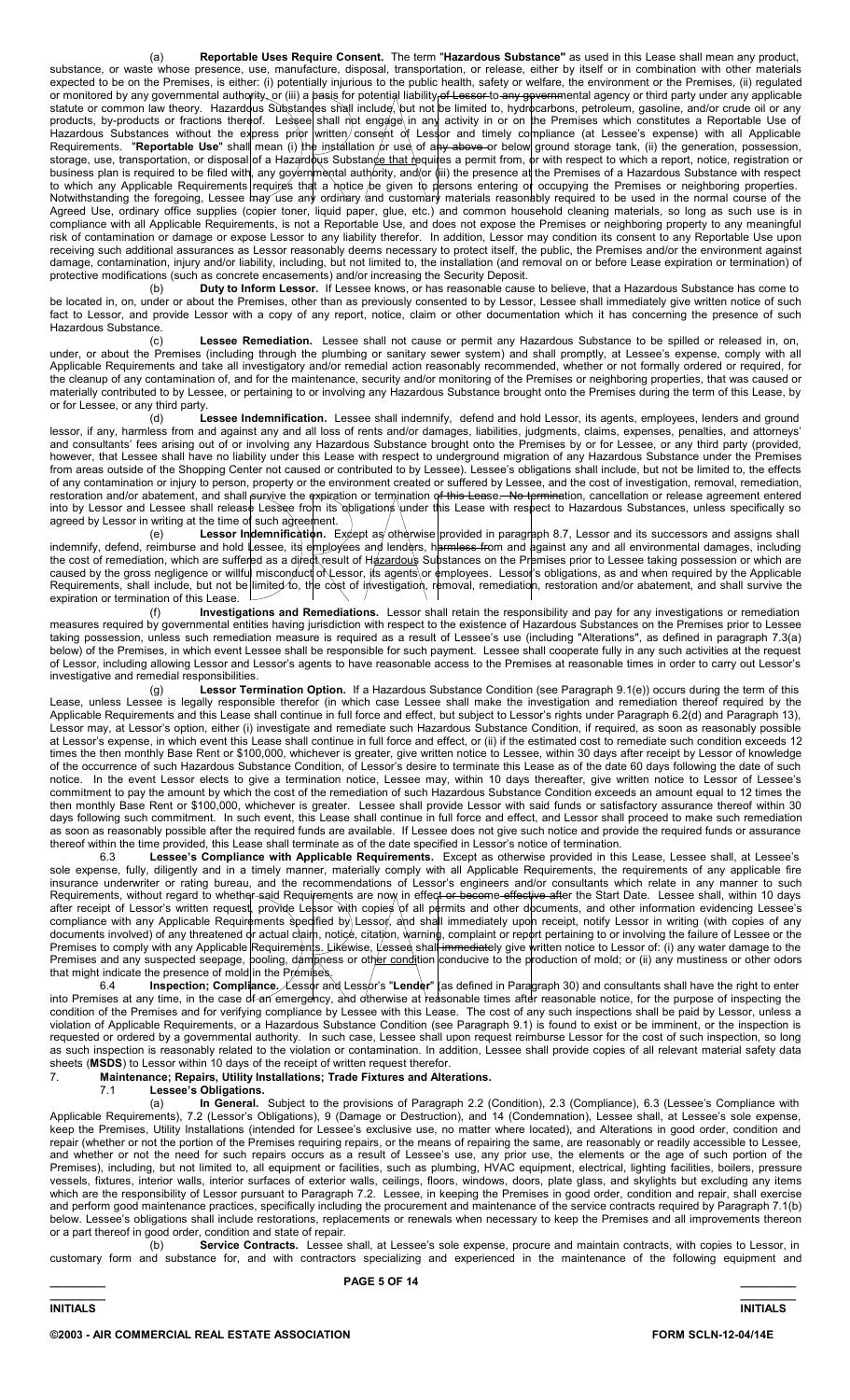improvements, if any, if and when installed on the Premises: (i) HVAC equipment, (ii) boiler and pressure vessels, and (iii) clarifiers. However, Lessor reserves the right, upon notice to Lessee, to procure and maintain any or all of such service contracts, and Lessee shall reimburse Lessor, upon demand, for the cost thereof.

 (c) **Failure to Perform.** If Lessee fails to perform Lessee's obligations under this Paragraph 7.1, Lessor may enter upon the Premises after 10 days' prior written notice to Lessee (except in the case of an emergency, in which case no notice shall be required), perform such obligations on Lessee's behalf, and put the Premises in good order, condition and repair, and Lessee shall promptly pay to Lessor a sum equal to 115% of the cost thereof.

(d) **Replacement.** Subject to Léssee's/indemnification of Lessor as set forth in Paragraph 8.7 below, and without relieving Lessee of liability resulting from Lessee's failure tø exercise and perform\good maintenance practices, if an item described in Paragraph 7.1(b) cannot be repaired other than at a cost which is in excess of 50% of the cost of replacing such item, then such item shall be replaced by Lessor, and the cost thereof shall be prorated between the Parties and Lesseè shall ønly be obligated to pay, each month during the remainder of the term of this Lease, on the date on which Base Rent is due, an amount equal to thè product of multiplying the cost of such replacement by a fraction, the numerator of which is one, and the denominator of which is 144 (i.e. 1/144th of the cost per month). Lessee shall pay Interest on the unamortized balance but may prepay its obligation at any time<br> $7.2$ 

Lessor's Obligations. Subject to the provisions of Paragraphs 2.2 (Condition), 2.3 (Compliance), 4.2 (Common Area Operating Expenses), 6 (Use), 7.1 (Lessee's Obligations), 9 (Damage or Destruction) and 14 (Condemnation), Lessor, subject to reimbursement pursuant to Paragraph 4.2, shall keep in good order, condition and repair the foundations, exterior walls, structural condition of interior bearing walls, exterior roof, fire sprinkler system, Common Area fire alarm and/or smoke detection systems, fire hydrants, parking lots, walkways, parkways, driveways, landscaping, fences, signs and utility systems serving the Common Areas and all parts thereof, as well as providing the services for which there is a Common Area Operating Expense pursuant to Paragraph 4.2. Lessor shall not be obligated to paint the exterior or interior surfaces of exterior walls nor shall Lessor be obligated to maintain, repair or replace windows, doors or plate glass of the Premises. Lessee expressly waives the benefit of any statute now or hereafter in effect to the extent it is inconsistent with the terms of this Lease.<br>T.3 Utility Installations: Trade Fixtures: Alterations.

#### **Utility Installations; Trade Fixtures; Alterations.**

 (a) **Definitions.** The term "**Utility Installations**" refers to all floor and window coverings, air and/or vacuum lines, power panels, electrical distribution, security and fire protection systems, communication cabling, lighting fixtures, HVAC equipment, plumbing, and fencing in or on the Premises. The term "**Trade Fixtures**" shall mean Lessee's machinery and equipment that can be removed without doing material damage to the Premises. The term "**Alterations**" shall mean any modification of the improvements, other than Utility Installations or Trade Fixtures, whether by addition or deletion. "**Lessee Owned Alterations and/or Utility Installations**" are defined as Alterations and/or Utility Installations made by Lessee that are not yet owned by Lessor pursuant to Paragraph 7.4(a).

 (b) **Consent.** Lessee shall not make any Alterations or Utility Installations to the Premises without Lessor's prior written consent. Lessee may, however, make non-structural Alterations or Utility Installations to the interior of the Premises (excluding the roof) without such consent but upon notice to Lessor, as long as they are not visible from the outside, do not involve puncturing, relocating or removing the roof or any existing walls, will not affect the electrical, plumbing, HVAC, and/or life safety systems, and the cumulative cost thereof during this Lease as extended does not exceed a sum equal to 3 month's Base Rent in the aggregate or a sum equal to one month's Base Rent in any one year. Notwithstanding the foregoing, Lessee shall not make or permit-any roof penetrations and/or install anything on the roof without the prior written approval of Lessor. Lessor may, as a precondition to granting such approval, require Lessee to utilize a contractor chosen and/or approved by Lessor. Any Alterations or Utility Installations that Lessee shall desire to make and which require the consent of the Lessor shall be presented to Lessor in written form with detailed plans. Consent shall be deemed conditioned upon Lessee's': (i) adquiring all applicable governmental permits, (ii) furnishing Lessor with copies of both the permits and the plans and specifications prior to commencement of the work, and (iii) compliance with all conditions of said permits and other Applicable Requirements in a prompt and expeditious manner. Any Alterations or Utility Installations shall be performed in a workmanlike manner with good and sufficient materials. Lessee shall promptly upon completion furnish Lessor with as-built plans and specifications. For work which costs an amount in excess of one month's Base Rent, Lessor may condition its consent upon Lessee providing a lien and completion bond in an amount equal to 150% of the estimated cost of such Alteration or Utility Installation and/or upon Lessee's posting an additional Security Deposit with Lessor.

 (c) **Liens; Bonds.** Lessee shall pay, when due, all claims for labor or materials furnished or alleged to have been furnished to or for Lessee at or for use on the Premises, which claims are or may be secured by any mechanic's or materialman's lien against the Premises or any interest therein. Lessee shall give Lessor not less than 10 days notice prior to the commencement of any work in, on or about the Premises, and Lessor shall have the right to post notices of non-responsibility. If Lessee shall contest the validity of any such lien, claim or demand, then Lessee shall, at its sole expense defend and protect itself, Lessor and the Premises against the same and shall pay and satisfy any such adverse judgment that may be rendered thereon before the enforcement thereof. If Lessor shall require, Lessee shall furnish a surety bond in an amount equal to 150% of the amount of such contested lien, claim or demand, indemnifying Lessor against liability for the same. If Lessor elects to participate in any such action, Lessee shall pay Lessor's attorneys' fees and costs.

#### 7.4 **Ownership; Removal; Surrender; and Restoration.**

 (a) **Ownership.** Subject to Lessor's right to require removal or elect ownership as hereinafter provided, all Alterations and Utility Installations made by Lessee shall be the property of Lessee, but considered a part of the Premises. Lessor may, at any time, elect in writing to be the owner of all or any specified part of the Lessee Owned Alterations and Utility Installations. Unless otherwise instructed per Paragraph 7.4(b) hereof, all Lessee Owned Alterations and Utility Installations shall, at the expiration or termination of this Lease, become the property of Lessor and be surrendered by Lessee with the Premises.

 (b) **Removal.** By delivery to Lessee of written notice from Lessor not earlier than 90 and not later than 30 days prior to the end of the term of this Lease, Lessor may require that any or all Lessee Owned Alterations or Utility Installations be removed by the expiration or termination of this Lease. Lessor may require the removal at any time of all or any part of any Lessee Owned Alterations or Utility Installations made without the required consent.

 (c) **Surrender; Restoration.** Lessee shall surrender the Premises by the Expiration Date or any earlier termination date, with all of the improvements, parts and surfaces thereof broom clean and free of debris, and in good operating order, condition and state of repair, ordinary wear and tear excepted. "Ordinary wear and tear" shall not include any damage or deterioration that would have been prevented by good maintenance practice. Notwithstanding the foregoing, if this Lease is for 12 months or less, then Lessee shall surrender the Premises in the same condition as delivered to Lessee on the Start Date with NO allowance for ordinary wear and tear. Lessee shall repair any damage occasioned by the installation, maintenance or removal of Trade Fixtures, Lessee Owned Alterations and/or Utility Installations, furnishings, and equipment as well as the removal of any storage tank installed by or for Lessee. Lessee shall also remove from the Premises any and all Hazardous Substances brought onto the Premises by or for Lessee, or any third party (exdept Hazardous Substances which were deposited via underground migration from areas outside of the Premises) to the level specified in Applicable Requirments. Trade Rixtures shall remain the property of Lessee and shall be removed by Lessee. Any personal property of Lessee not removed on or before the Expiration Date or any earlier termination date shall be deemed to have been abandoned by Lessee and may be disposed of or retained by Lessor as Lessor may desire. The failure by Lessee to timely vacate the Premises pursuant to this Paragraph 7.4(c) without the express written consent of Lessor shall constitute a holdover under the provisions of Paragraph 26 below. 8. **Insurance; Indemnity.**

 8.1 **Payment of Premiums.** The cost of the premiums for the insurance policies required to be carried by Lessor, pursuant to Paragraphs 8.2(b), 8.3(a) and 8.3(b), shall be a Common Area Operating Expense. Premiums for policy periods commencing prior to, or extending beyond, the term of this Lease shall be prorated to coincide with the corresponding Start Date or Expiration Date.

# 8.2 **Liability Insurance.**

 (a) **Carried by Lessee.** Lessee shall obtain and keep in force a Commercial General Liability policy of insurance protecting Lessee and Lessor as an additional insured against claims for bodily injury, personal injury and property damage based upon or arising out of the ownership, use, occupancy or maintenance of the Premises and all areas appurtenant thereto. Such insurance shall be on an occurrence basis providing single limit coverage in an amount not less than \$1,000,000 per occurrence with an annual aggregate of not less than \$2,000,000. Lessee shall add Lessor as an additional insured by means of an endorsement at least as broad as the Insurance Service Organization's "Additional Insured-Managers or Lessors of Premises" Endorsement. The policy shall not contain any intra-insured exclusions as between insured persons or organizations, but shall include coverage for liability assumed under this Lease as an "**insured contract**" for the performance of Lessee's indemnity obligations under this Lease. The limits of said insurance shall not, however, limit the liability of Lessee nor relieve Lessee of any obligation hereunder. Lessee shall provide an endorsement on its liability policy(ies) which provides that its insurance shall be primary to and not contributory with any similar insurance carried by Lessor, whose insurance shall be considered excess insurance only.

 (b) **Carried by Lessor.** Lessor shall maintain liability insurance as described in Paragraph 8.2(a), in addition to, and not in lieu of, the insurance required to be maintained by Lessee. Lessee shall not be named as an additional insured therein.

8.3 **Property Insurance - Building, Improvements and Rental Value.**

 (a) **Building and Improvements.** Lessor shall obtain and keep in force a policy or policies of insurance in the name of Lessor, with loss payable to Lessor, any ground-lessor, and to any Lender insuring loss or damage to the Premises. The amount of such insurance shall be equal to the full insurable replacement cost of the Premises, as the same shall exist from time to time, or the amount required by any Lender,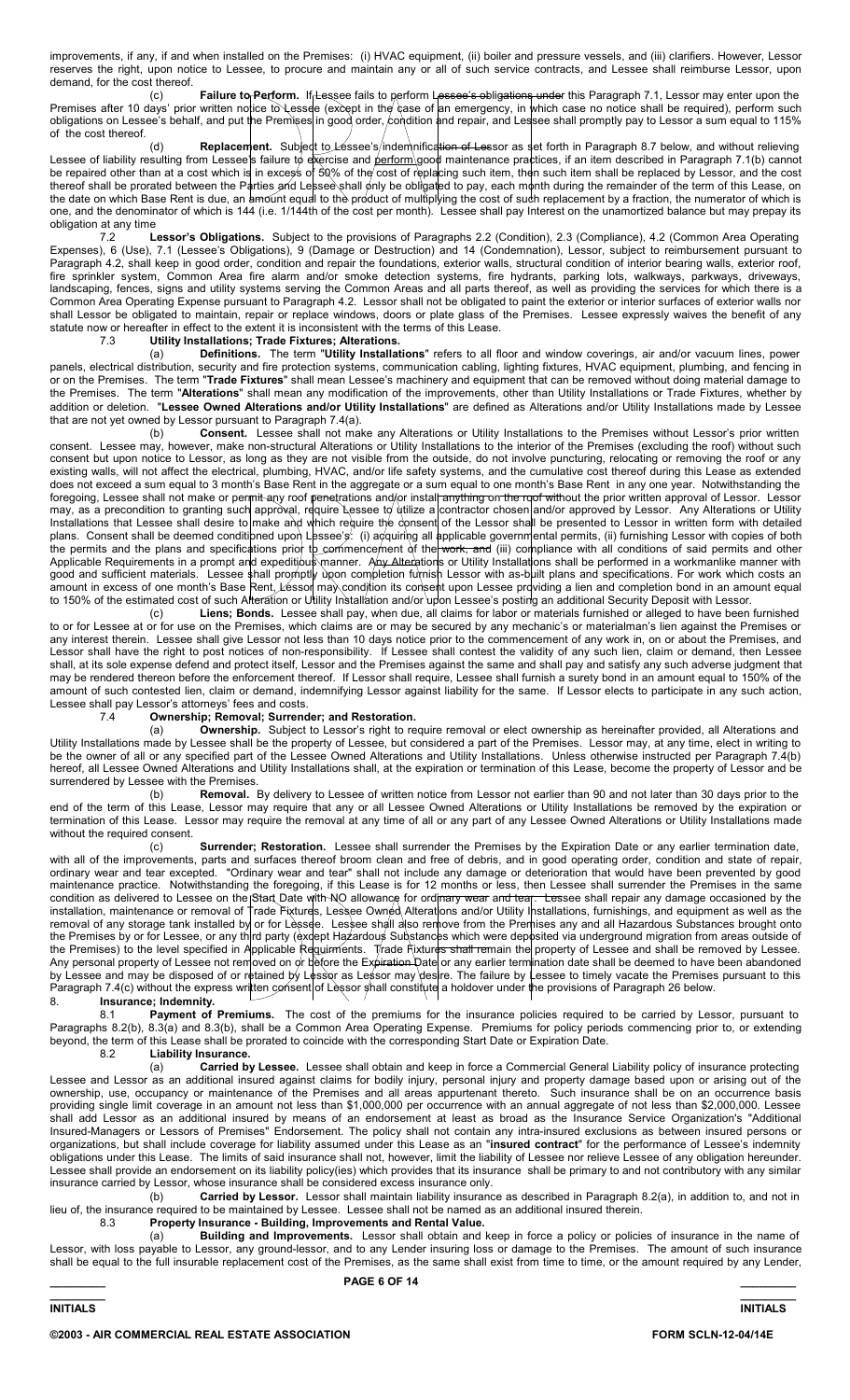but in no event more than the commercially reasonable and available insurable value thereof. Lessee Owned Alterations and Utility Installations, Trade Fixtures, and Lessee's personal property shall be insured by Lessee not by Lessor. If the coverage is available and commercially appropriate, such policy or policies shall insure against all risks of direct physical loss or damage (except the perils of flood and/or earthquake unless required by a Lender), including coverage for debris removal and the enforcement of any Applicable Requirements requiring the upgrading, demolition, reconstruction or replacement of any portion of the Premises as the result of a covered loss. Said policy or policies shall also contain an agreed valuation provision in lieu of any coinsurance clause, waiver of subrogation, and inflation guard protection causing an increase in the annual property insurance coverage amount by a factor of not less than the adjusted U.S. Department of Labor Consumer Price Index for All Urban Consumers for the city nearest to where the Premises are located. If such insurance coverage has∕a deductible clause<del>, the dedu</del>ctible amount shall not exceed \$5,000 per occurrence.

(b) **Rental Value.** Lessor shall also obtain and keep in force a policy or policies in the name of Lessor with loss payable to Lessor and any Lender, insuring the loss of the full Rent for one year with an extended period of indemnity for an additional 180 days ("**Rental Value Insurance**"). Said insurance shall contain an agreed valuation provision in lieu of any coinsurance clause, and the amount of coverage shall be adjusted annually to reflect the projected Rent otherwise payable by Lessee, for the next 12 month period.

 (c) **Adjacent Premises.** Lessee shall pay for any increase in the premiums for the property insurance of the Building and for the Common Areas or other buildings in the Shopping Center if said increase is caused by Lessee's acts, omissions, use or occupancy of the Premises.

 (d) **Lessee's Improvements.** Since Lessor is the Insuring Party, Lessor shall not be required to insure Lessee Owned Alterations and Utility Installations unless the item in question has become the property of Lessor under the terms of this Lease. 8.4 **Lessee's Property; Business Interruption Insurance; Worker's Compensation Insurance.**

 (a) **Property Damage.** Lessee shall obtain and maintain insurance coverage on all of Lessee's personal property, Trade Fixtures, and Lessee Owned Alterations and Utility Installations. Such insurance shall be full replacement cost coverage with a deductible of not to exceed \$1,000 per occurrence. The proceeds from any such insurance shall be used by Lessee for the replacement of personal property, Trade Fixtures and Lessee Owned Alterations and Utility Installations.

 (b) **Business Interruption.** Lessee shall obtain and maintain loss of income and extra expense insurance in amounts as will reimburse Lessee for direct or indirect loss of earnings attributable to all perils commonly insured against by prudent lessees in the business of Lessee or attributable to prevention of access to the Premises as a result of such perils.

 (c) **Worker's Compensation Insurance.** Lessee shall obtain and maintain Worker's Compensation Insurance in such amount as may be required by Applicable Requirements. Such policy shall include a 'Waiver of Subrogation' endorsement. Lessee shall provide Lessor with a copy of such endorsement along with the certificate of insurance or copy of the policy required by paragraph 8.5.

 (d) **No Representation of Adequate Coverage.** Lessor makes no representation that the limits or forms of coverage of insurance specified herein are adequate to cover Lessee's property, business operations or obligations under this Lease.

 8.5 **Insurance Policies.** Insurance required herein shall be by companies maintaining during the policy term a "General Policyholders Rating" of at least A-, VII, as set forth in the most current issue of "Best's Insurance Guide", or such other rating as may be required by a Lender. Lessee shall not do or permit to be done anything which invalidates the required insurance policies. Lessee shall, prior to the Start Date, deliver to Lessor certified copies of policies of such insurance or certificates with copies of the required endorsements evidencing the existence and amounts of the required insurance. No such policy shall be cancelable or subject to modification except after 30 days prior written notice to Lessor. Lessee shall, at least 10 days prior to the expiration of such policies, furnish Lesson with evidence of renewals or "insurance binders" evidencing renewal thereof, or Lessor may order such insurance and charge the cost thereof to Lessee, which amount shall be payable by Lessee to Lessor upon demand. Such policies shall be for a term of at least one year, or\the length of the remaining term of this Lease, whichever is less. If either Party shall fail to procure and maintain the insurance required to be carried by it, the other Party may, but shall not be required to, procure and maintain the same.

8.6 **Waiver of Subrogation.** Without affecting any other rights or remedies, Lessee and Lessor each hereby release and relieve the other, and waive their entire right to recover damages against the other,\for|loss of or damage to its property arising out of or incident to the perils required to be insured against herein. The effect of such releases and waivers is not limited by the amount of insurance carried or required, or by any deductibles applicable hereto. The Parties agree to have their respective property damage insurance carriers waive any right to subrogation that such companies may have against Lessor or Lessee, as the case may be, so long as the insurance is not invalidated thereby.

 8.7 **Indemnity.** Except for Lessor's gross negligence or willful misconduct, Lessee shall indemnify, protect, defend and hold harmless the Premises, Lessor and its agents, Lessor's master or ground lessor, partners and Lenders, from and against any and all claims, loss of rents and/or damages, liens, judgments, penalties, attorneys' and consultants' fees, expenses and/or liabilities arising out of, involving, or in connection with, the use and/or occupancy of the Premises by Lessee. If any action or proceeding is brought against Lessor by reason of any of the foregoing matters, Lessee shall upon notice defend the same at Lessee's expense by counsel reasonably satisfactory to Lessor and Lessor shall cooperate with Lessee in such defense. Lessor need not have first paid any such claim in order to be defended or indemnified.

 8.8 **Exemption of Lessor and its Agents from Liability**. Notwithstanding the negligence or breach of this Lease by Lessor or its agents, neither Lessor nor its agents shall be liable under any circumstances for: (i) injury or damage to the person or goods, wares, merchandise or other property of Lessee, Lessee's employees, contractors, invitees, customers, or any other person in or about the Premises, whether such damage or injury is caused by or results from fire, steam, electricity, gas, water or rain, indoor air quality, the presence of mold or from the breakage, leakage, obstruction or other defects of pipes, fire sprinklers, wires, appliances, plumbing, HVAC or lighting fixtures, or from any other cause, whether the said injury or damage results from conditions arising upon the Premises or upon other portions of the building of which the Premises are a part, or from other sources or places, (ii) any damages arising from any act or neglect of any other tenant of Lessor or from the failure of Lessor or its agents to enforce the provisions of any other lease in the Shopping Center, or (iii) injury to Lessee's business or for any loss of income or profit therefrom. Instead, it is intended that Lessee's sole recourse in the event of such damages or injury be to file a claim on the insurance policy(ies) that Lessee is required to maintain pursuant to the provisions of paragraph 8.

 8.9 **Failure to Provide Insurance.** Lessee acknowledges that any failure on its part to obtain or maintain the insurance required herein will expose Lessor to risks and potentially cause Lessor to incur costs not contemplated by this Lease, the extent of which will be extremely difficult to ascertain. Accordingly, for any month or portion thereof that Lessee does not maintain the required insurance and/or does not provide Lessor with the required binders or certificates evidencing the existence of the required insurance, the Base Rent shall be automatically increased, without any requirement for notice to Lessee, by an amount equal to 10% of the then existing Base Rent or \$100, whichever is greater. The parties agree that such increase in Base Rent represents fair and reasonable compensation/for the additional risk/costs that Lessor will incur by reason of Lessee's failure to maintain the required insurance. Such increase in Base Rent shall/iὴ no event constitute a waiver of Lessee's Default or Breach with respect to the failure to maintain such insurance, prevent the exercise of any of the other rights and remedies granted hereunder, nor relieve Lessee of its obligation to maintain the insurance specified in this  $\downarrow$  ease.

# 9. **Damage or Destruction.**

9.1 **Definitions.**

 (a) "**Premises Partial Damage**" shall mean damage or destruction to the improvements on the Premises, other than Lessee Owned Alterations and Utility Installations, which can reasonably be repaired in 3 months or less from the date of the damage or destruction, and the cost thereof does not exceed a sum equal to 6 month's Base Rent. Lessor shall notify Lessee in writing within 30 days from the date of the damage or destruction as to whether or not the damage is Partial or Total.

 (b) "**Premises Total Destruction**" shall mean damage or destruction to the improvements on the Premises, other than Lessee Owned Alterations and Utility Installations and Trade Fixtures, which cannot reasonably be repaired in 3 months or less from the date of the damage or destruction and/or the cost thereof exceeds a sum equal to 6 month's Base Rent. Lessor shall notify Lessee in writing within 30 days from the date of the damage or destruction as to whether or not the damage is Partial or Total.

 (c) "**Insured Loss**" shall mean damage or destruction to improvements on the Premises, other than Lessee Owned Alterations and Utility Installations and Trade Fixtures, which was caused by an event required to be covered by the insurance described in Paragraph 8.3(a), irrespective of any deductible amounts or coverage limits involved.

 (d) "**Replacement Cost**" shall mean the cost to repair or rebuild the improvements owned by Lessor at the time of the occurrence to their condition existing immediately prior thereto, including demolition, debris removal and upgrading required by the operation of Applicable Requirements, and without deduction for depreciation.

 (e) "**Hazardous Substance Condition**" shall mean the occurrence or discovery of a condition involving the presence of, or a contamination by, a Hazardous Substance, in, on, or under the Premises or Common Areas.which requires restoration.

 9.2 **Partial Damage - Insured Loss.** If a Premises Partial Damage that is an Insured Loss occurs, then Lessor shall, at Lessor's expense, repair such damage (but not Lessee's Trade Fixtures or Lessee Owned Alterations and Utility Installations) as soon as reasonably possible and this Lease shall continue in full force and effect; provided, however, that Lessee shall, at Lessor's election, make the repair of any damage or destruction the total Replacement Cost of which is \$10,000 or less, and, in such event, Lessor shall make any applicable insurance proceeds available to Lessee on a reasonable basis for that purpose. Notwithstanding the foregoing, if the required insurance was not in force or the insurance proceeds are not sufficient to effect such repair, the Insuring Party shall promptly contribute the shortage in proceeds as and when required to complete said repairs. In the event, however, such shortage was due to the fact that, by reason of the unique nature of the improvements, full Replacement Cost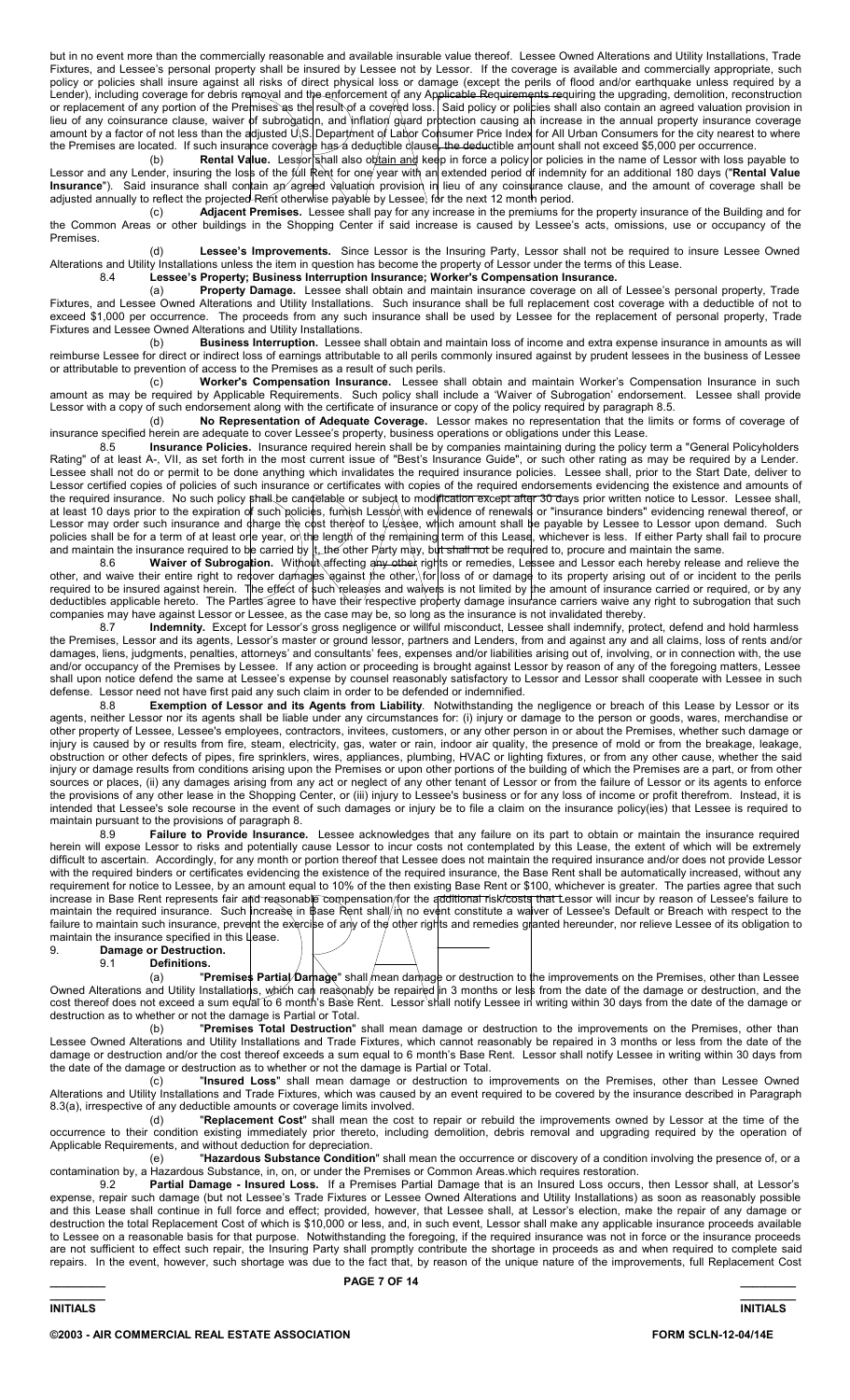insurance coverage was not commercially reasonable and available, Lessor shall have no obligation to pay for the shortage in insurance proceeds or to fully restore the unique aspects of the Premises unless Lessee provides Lessor with the funds to cover same, or adequate assurance thereof, within 10 days following receipt of written notice of such shortage and request therefor. If Lessor receives said funds or adequate assurance thereof within said 10 day period, the party responsible for making the repairs shall complete them as soon as reasonably possible and this Lease shall remain in full force and effect. If such funds or assurance are not received, Lessor may nevertheless elect by written notice to Lessee within 10 days thereafter to: (i) make such restoration and repair as is commercially reasonable with Lesson paying any shortage in proceeds, in which case this Lease shall remain in full force and effect, or (ii) have this Lease terminate 30 days thereafter. Lessee shall not be entitled to reimbursement of any funds contributed by Lessee to repair any such damage or destructioh. Premises Partial Damage due to flood or earthquake shall be subject to Paragraph 9.3, notwithstanding that there may be some insurance coverage, but the net proceeds of any such insurance shall be made available for the repairs if made by either Party.

9.3 **Partial Damage - Uninsured Loss.** If a Premises Partial Damage that is not an Insured Loss occurs, unless caused by a negligent or willful act of Lessee (in which event Lessee shall make the repairs at Lessee's expense), Lessor may either: (i) repair such damage as soon as reasonably possible at Lessor's expense (subject to reimbursement pursuant to Paragraph 4.2), in which event this Lease shall continue in full force and effect, or (ii) terminate this Lease by giving written notice to Lessee within 30 days after receipt by Lessor of knowledge of the occurrence of such damage. Such termination shall be effective 60 days following the date of such notice. In the event Lessor elects to terminate this Lease, Lessee shall have the right within 10 days after receipt of the termination notice to give written notice to Lessor of Lessee's commitment to pay for the repair of such damage without reimbursement from Lessor. Lessee shall provide Lessor with said funds or satisfactory assurance thereof within 30 days after making such commitment. In such event this Lease shall continue in full force and effect, and Lessor shall proceed to make such repairs as soon as reasonably possible after the required funds are available. If Lessee does not make the required commitment, this Lease shall terminate as of the date specified in the termination notice.

 9.4 **Total Destruction.** Notwithstanding any other provision hereof, if a Premises Total Destruction occurs, this Lease shall terminate 60 days following such Destruction. If the damage or destruction was caused by the gross negligence or willful misconduct of Lessee, Lessor shall have the right to recover Lessor's damages from Lessee, except as provided in Paragraph 8.6.

 9.5 **Damage Near End of Term.** If at any time during the last 6 months of this Lease there is damage for which the cost to repair exceeds one month's Base Rent, whether or not an Insured Loss, Lessor may terminate this Lease effective 60 days following the date of occurrence of such damage by giving a written termination notice to Lessee within 30 days after the date of occurrence of such damage. Notwithstanding the foregoing, if Lessee at that time has an exercisable option to extend this Lease or to purchase the Premises, then Lessee may preserve this Lease by, (a) exercising such option and (b) providing Lessor with any shortage in insurance proceeds (or adequate assurance thereof) needed to make the repairs on or before the earlier of (i) the date which is 10 days after Lessee's receipt of Lessor's written notice purporting to terminate this Lease, or (ii) the day prior to the date upon which such option expires. If Lessee duly exercises such option during such period and provides Lessor with funds (or adequate assurance thereof) to cover any shortage in insurance proceeds, Lessor shall, at Lessor's commercially reasonable expense, repair such damage as soon as reasonably possible and this Lease shall continue in full force and effect. If Lessee fails to exercise such option and provide such funds or assurance during such period, then this Lease shall terminate on the date specified in the termination notice and Lessee's option shall be extinguished.

 9.6 **Damage to Shopping Center.** In the event of any damage or destruction to other portions of the Building or to any other buildings in the Shopping Center, whether insured or uninsured (and whether or not there is also damage or destruction to the Premises), which cannot reasonably be repaired in 6 months or less from the date of the damage or destruction, Lessor may either (i) repair such damage or destruction as soon as reasonably possible without expense∣to Lessèe, in which event this Lease shall continue in full force and effect, or (ii) terminate this Lease by giving written notice to Lessee within 30 days after receipt by Lessor of khowledge of the occurrence of such damage or destruction. Such termination shall be effective 60 days following the date of such notice.

# 9.7 **Abatement of Rent; Lessee's Remedies.**

 (a) **Abatement.** In the event of Premises Partial Damage or Premises Total Destruction or a Hazardous Substance Condition for which Lessee is not responsible under this Lease,/the Base Rent payable by Lessee for the period required for the repair, remediation or restoration of such damage shall be abated in proportion`to the degree to which Lessee's use of the Premises is impaired, but not to exceed the proceeds received from the Rental Value Insurance. All other obligations of Lessee hereunder shall be performed by Lessee, and Lessor shall have no liability for any such damage, destruction, remediation, repair or restoration except as provided herein.

 (b) **Remedies.** If Lessor shall be obligated to repair or restore the Premises and does not commence, in a substantial and meaningful way, such repair or restoration within 90 days after such obligation shall accrue, Lessee may, at any time prior to the commencement of such repair or restoration, give written notice to Lessor and to any Lenders of which Lessee has actual notice, of Lessee's election to terminate this Lease on a date not less than 60 days following the giving of such notice. If Lessee gives such notice and such repair or restoration is not commenced within 30 days thereafter, this Lease shall terminate as of the date specified in said notice. If the repair or restoration is commenced within such 30 days, this Lease shall continue in full force and effect. "Commence" shall mean either the unconditional authorization of the preparation of the required plans, or the beginning of the actual work on the Premises, whichever first occurs.<br>9.8 **Termination: Advance Payments.** Upon termination of this

 9.8 **Termination; Advance Payments.** Upon termination of this Lease pursuant to Paragraph 6.2(g) or Paragraph 9, an equitable adjustment shall be made concerning advance Base Rent and any other advance payments made by Lessee to Lessor. Lessor shall, in addition, return to Lessee so much of Lessee's Security Deposit as has not been, or is not then required to be, used by Lessor.

10. **Real Property Taxes.**

 10.1 **Definition.** As used herein, the term "**Real Property Taxes**" shall include any form of assessment; real estate, general, special, ordinary or extraordinary, or rental levy or tax (other than inheritance, personal income or estate taxes); improvement bond; and/or license fee imposed upon or levied against any legal or equitable interest of Lessor in the Shopping Center, Lessor's right to other income therefrom, and/or Lessor's business of leasing, by any authority having the direct or indirect power to tax and where the funds are generated with reference to the Shopping Center address and where the proceeds so generated are to be applied by the city, county or other local taxing authority of a jurisdiction within which the Shopping Center is located. The term "Real Property Taxes" shall also include any tax, fee, levy, assessment or charge, or any increase therein: (i) imposed by reason of events occurring during the term of this Lease, including but not limited to, a change in the ownership of the Shopping Center, (ii) a change in the improvements thereon, and/or (iii) levied or assessed on machinery or equipment provided by Lessor to Lessee pursuant to this Lease. In calculating Real Property Taxes for any calendar year, the Real Property Taxes for any real estate tax year shall be included in the calculation of Real Property Taxes for such calendar year b<del>ase</del>d upon the number of days which s<del>uch calen</del>da<del>r year and ta</del>x year have in common.

 10.2 **Payment of Taxes.** Except as otherwise provided in Paragraph 10.3, Lessor shall pay the Real Property Taxes applicable to the Shopping Center, and said payments shall be included in the calculation of Common Area Operating Expenses in accordance with the provisions of Paragraph 4.2.

10.3 **Additional Improvements.** Common Area/Operating Expenses shall not include Real Property Taxes specified in the tax assessor's records and work sheets as being caused∖by additional improvements placed upon the Shopping Center by other lessees or by Lessor for the exclusive enjoyment of such other lessees. Notwithstanding Paragraph 10.2 hereof, Lessee shall, however, pay to Lessor at the time Common Area Operating Expenses are payable under Paragraph 4.2, the entirety of any increase in Real Property Taxes if assessed solely by reason of Alterations, Trade Fixtures or Utility Instatlations placed upon the Premises by Lessee or at Lessee's request, or by reason of any alterations or improvements to the Premises made by Lessor subsequent to the execution of this Lease by the Parties.

 10.4 **Joint Assessment.** If the Building is not separately assessed, Real Property Taxes allocated to the Building shall be an equitable proportion of the Real Property Taxes for all of the land and improvements included within the tax parcel assessed, such proportion to be determined by Lessor from the respective valuations assigned in the assessor's work sheets or such other information as may be reasonably available. Lessor's reasonable determination thereof, in good faith, shall be conclusive.

 10.5 **Personal Property Taxes.** Lessee shall pay prior to delinquency all taxes assessed against and levied upon Lessee Owned Alterations and Utility Installations, Trade Fixtures, furnishings, equipment and all personal property of Lessee contained in the Premises. When possible, Lessee shall cause its Lessee Owned Alterations and Utility Installations, Trade Fixtures, furnishings, equipment and all other personal property to be assessed and billed separately from the real property of Lessor. If any of Lessee's said property shall be assessed with Lessor's real property, Lessee shall pay Lessor the taxes attributable to Lessee's property within 10 days after receipt of a written statement setting forth the taxes applicable to Lessee's property.

11. **Utilities and Services.** Lessee shall pay for all water, gas, heat, light, power, telephone, trash disposal and other utilities and services supplied to the Premises, together with any taxes thereon. To the extent any such utilities and/or services are not separately metered, Lessee shall pay Lessee's Share thereof in accordance with Paragraph 4.2. Notwithstanding the provisions of Paragraph 4.2, if at any time in Lessor's sole judgment, Lessor determines that Lessee is using a disproportionate amount of water, electricity or other commonly metered utilities, or that Lessee is generating such a large volume of trash as to require an increase in the size of the trash receptacle and/or an increase in the number of times per month that it is emptied, then Lessor may increase Lessee's Base Rent by an amount equal to such increased costs. There shall be no abatement of Rent and Lessor shall not be liable in any respect whatsoever for the inadequacy, stoppage, interruption or discontinuance of any utility or service due to riot, strike, labor dispute, breakdown, accident, repair or other cause beyond Lessor's reasonable control or in cooperation with governmental request or directions.<br>12 **Assignment and Subletting Assignment and Subletting.** 

**\_\_\_\_\_\_\_\_\_ PAGE 8 OF 14 \_\_\_\_\_\_\_\_\_**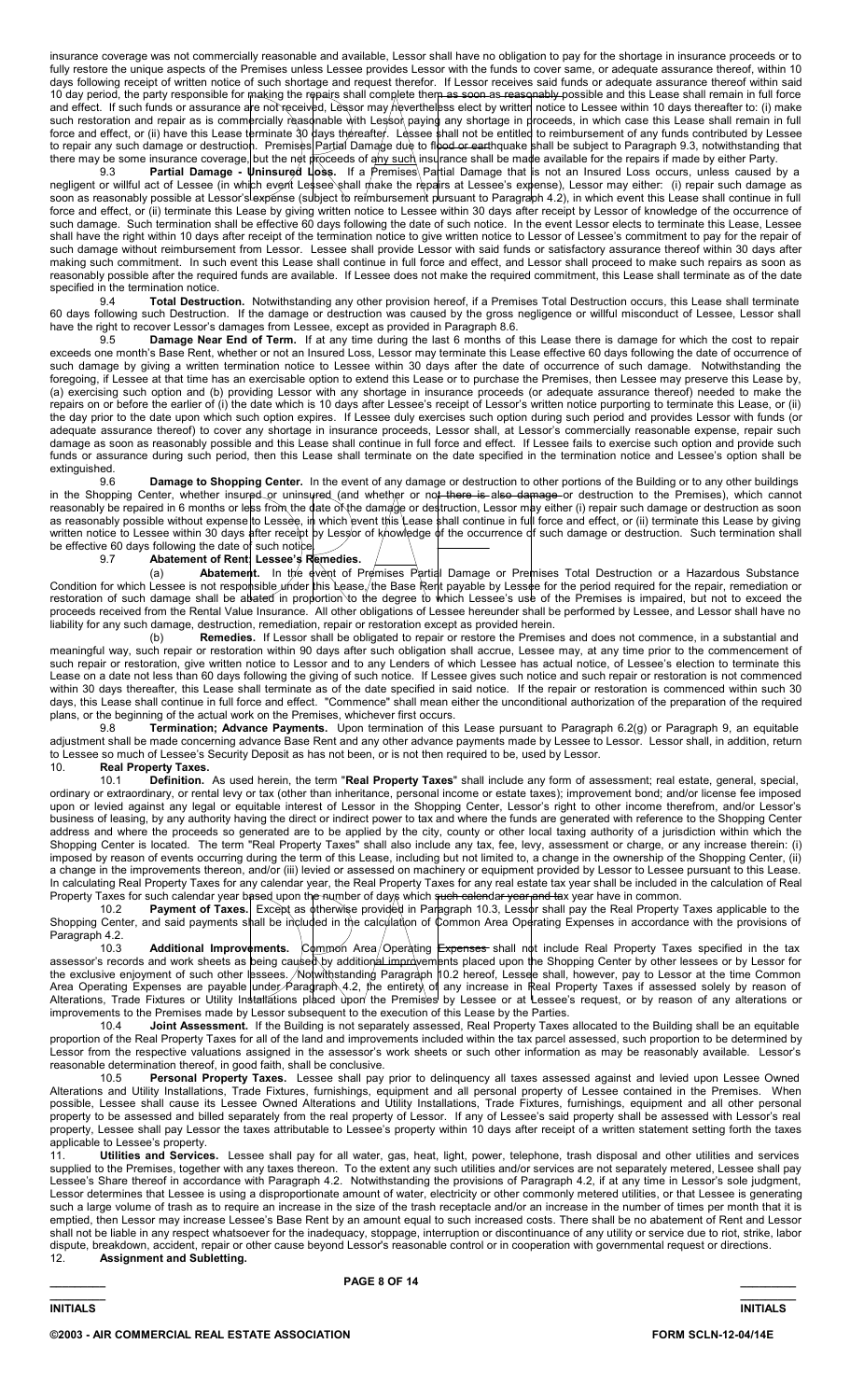# 12.1 **Lessor's Consent Required.**<br>(a) **Lessee shall not vo**

Lessee shall not voluntarily or by operation of law assign, transfer, mortgage or encumber (collectively, "assign or **assignment**") or sublet all or any part of Lessee's interest in this Lease or in the Premises without Lessor's prior written consent.

(b) Unless Lessee is a corperation and its<sub>/i</sub>stock is <del>publicly tra</del>de<del>d on a nati</del>onal stock exchange, a change in the control of Lessee shall constitute an assignment requiring consent. The transfer, on a cumulative basis, of 25% or more of the voting control of Lessee shall Lessee shall constitute an assignment requiring consent.<br>
constitute a change in control for this purpose.<br>
(c) The involvement of Lessee

(c) The involvement of Lessee or/its assets in any transaction, or series of transactions (by way of merger, sale, acquisition, financing, transfer, leveraged buy-out or otherwise), whether or not a forma<del>l assignm</del>ent or hypothecation of this Lease or Lessee's assets occurs, which results or will result in a reduction of the Net Worth of Lessee by an amount greater than 25% of such Net Worth as it was represented at the time of the execution of this Lease or at ∣the time ∕of the most rec¢nt assignment to which Lessor has consented, or as it exists immediately prior to said transaction or transactions constituting such reduction, whichever was or is greater, shall be considered an assignment of this Lease to which Lessor may withhold its consent. "**Net Worth o<del>f L</del>essee**" shall mean the net worth of Lessee (excluding any guarantors) established under generally accepted accounting principles.

 (d) An assignment or subletting without consent shall, at Lessor's option, be a Default curable after notice per Paragraph 13.1(c), or a noncurable Breach without the necessity of any notice and grace period. If Lessor elects to treat such unapproved assignment or subletting as a noncurable Breach, Lessor may either: (i) terminate this Lease, or (ii) upon 30 days written notice, increase the monthly Base Rent and Percentage Rent Rate to 110% of the Base Rent and Percentage Rent Rate then in effect. Further, in the event of such Breach and rental adjustment, (i) the purchase price of any option to purchase the Premises held by Lessee shall be subject to similar adjustment to 110% of the price previously in effect, and (ii) all fixed and non-fixed rental adjustments scheduled during the remainder of the Lease term shall be increased to 110% of the scheduled adjusted rent.

 (e) Lessee's remedy for any breach of Paragraph 12.1 by Lessor shall be limited to compensatory damages and/or injunctive relief.

 (f) Lessor may reasonably withhold consent to a proposed assignment or subletting if Lessee is in Default at the time consent is requested

 (g) Notwithstanding the foregoing, allowing a de minimis portion of the Premises, ie. 20 square feet or less, to be used by a third party vendor in connection with the installation of a vending machine or payphone shall not constitute a subletting<br>12.2 Terms and Conditions Applicable to Assignment and Subletting. **Terms and Conditions Applicable to Assignment and Subletting.** 

 (a) Regardless of Lessor's consent, no assignment or subletting shall: (i) be effective without the express written assumption by such assignee or sublessee of the obligations of Lessee under this Lease, (ii) release Lessee of any obligations hereunder, or (iii) alter the primary liability of Lessee for the payment of Rent or for the performance of any other obligations to be performed by Lessee.

 (b) Lessor may accept Rent or performance of Lessee's obligations from any person other than Lessee pending approval or disapproval of an assignment. Neither a delay in the approval or disapproval of such assignment nor the acceptance of Rent or performance shall constitute a waiver or estoppel of Lessor's right to exercise its remedies for Lessee's Default or Breach.

 (c) Lessor's consent to any assignment or subletting shall not constitute a consent to any subsequent assignment or subletting.

 (d) In the event of any Default or Breach by Lessee, Lessor may proceed directly against Lessee, any Guarantors or anyone else responsible for the performance of Lessee's obligations under this Lease, including any assignee or sublessee, without first exhausting Lessor's remedies against any other person or entity responsible therefore to Lessor, or any security held by Lessor.

(e) Each request for consent to an assignment o<del>r subletting</del> shall be in writing, accompanied by information relevant to Lessor's determination as to the financial and operational responsibility and appropriateness of the proposed assignee or sublessee, including but not limited to the intended use and/or required modification of the Premises, if any, together with a fee of \$500 as consideration for Lessor's considering and processing said request. Lessee agrees to provide Lessor with such other or additional information and/or documentation as may be reasonably requested. (See also Paragraph 36) requested.(See also Paragraph 36)<br>6 Any

Any assignee of, or sublessee under, this Lease shall, by reason of accepting such assignment, entering into such sublease, or entering into possession of the Premises or any portion thereof, be deemed to have assumed and agreed to conform and comply with each and every term, covenant, condition and obligation herein to be observed or performed by Lessee during the term of said assignment or sublease, other than such obligations as are contrary to or inconsistent with provisions of an assignment or sublease to which Lessor has specifically consented to in writing.

 (g) Lessor's consent to any assignment or subletting shall not transfer to the assignee or sublessee any Option granted to the original Lessee by this Lease unless such transfer is specifically consented to by Lessor in writing. (See Paragraph 39.2)

 12.3 **Additional Terms and Conditions Applicable to Subletting.** The following terms and conditions shall apply to any subletting by Lessee of all or any part of the Premises and shall be deemed included in all subleases under this Lease whether or not expressly incorporated therein: (a) Lessee hereby assigns and transfers to Lessor all of Lessee's interest in all Rent payable on any sublease, and Lessor may collect such Rent and apply same toward Lessee's obligations under this Lease; provided, however, that until a Breach shall occur in the

performance of Lessee's obligations, Lessee may collect said Rent. In the event that the amount collected by Lessor exceeds Lessee's then outstanding obligations any such excess shall be refunded to Lessee. Lessor shall not, by reason of the foregoing or any assignment of such sublease, nor by reason of the collection of Rent, be deemed liable to the sublessee for any failure of Lessee to perform and comply with any of Lessee's obligations to such sublessee. Lessee hereby irrevocably authorizes and directs any such sublessee, upon receipt of a written notice from Lessor stating that a Breach exists in the performance of Lessee's obligations under this Lease, to pay to Lessor all Rent due and to become due under the sublease. Sublessee shall rely upon any such notice from Lessor and shall pay all Rents to Lessor without any obligation or right to inquire as to whether such Breach exists, notwithstanding any claim from Lessee to the contrary.

 (b) In the event of a Breach by Lessee, Lessor may, at its option, require sublessee to attorn to Lessor, in which event Lessor shall undertake the obligations of the sublessor under such sublease from the time of the exercise of said option to the expiration of such sublease; provided, however, Lessor shall not be liable for any prepaid rents or security deposit paid by such sublessee to such sublessor or for any prior Defaults or Breaches of such sublessor.

(c) Any matter requiring the consent of the sublessor under a sublease shall also require the consent of Lessor.

(d) No sublessee shall further assign or sublet all or any part of the Premises without Lessor's prior

written consent. (e) Lessor shall deliver a copy of any notice of Default or Breach by Lessee to the sublessee, who shall have the right to cure the Default of Lessee within the grace period, if any, specified in such notice. The sublessee shall have a right of reimbursement and offset from and against Lessee for any such Defaults cured by the/sublessee.

13. **Default; Breach; Remedies.**

"Default" is defined as a failure by the Lessee to comply with or perform any of the terms, covenants, conditions or Rules and Regulations under this Lease. A "**Breach**" is defined as the occurrence of one or more of the following Defaults, and the failure of Lessee to cure such Default within any applicable grace period:

 (a) The vacating or abandonment of the Premises. Lessee shall be deemed to have vacated the Premises if Lessee ceases to continuously operate its business in the Premises for a period of 5 consecutive days.

 (b) The failure of Lessee to make any payment of Rent or any Security Deposit required to be made by Lessee hereunder, whether to Lessor or to a third party, when due, to provide reasonable evidence of insurance or surety bond, or to fulfill any obligation under this Lease which endangers or threatens life or property, where such failure continues for a period of 3 business days following written notice to Lessee. THE ACCEPTANCE BY LESSOR OF A PARTIAL PAYMENT OF RENT OR SECURITY DEPOSIT SHALL NOT CONSTITUTE A WAIVER OF ANY OF LESSOR'S RIGHTS, INCLUDING LESSOR'S RIGHT TO RECOVER POSSESSION OF THE PREMISES.

 (c) The failure of Lessee to allow Lessor and/or its agents access to the Premises or the commission of waste, act or acts constituting public or private nuisance, and/or an illegal activity on the Premises by Lessee, where such actions continue for a period of 3 business days following written notice to Lessee.<br>(d) The

The failure by Lessee to provide (i) reasonable written evidence of compliance with Applicable Requirements, (ii) the service contracts, (iii) the rescission of an unauthorized assignment or subletting, (iv) an Estoppel Certificate or financial statements, (v) a requested subordination, (vi) evidence concerning any guaranty and/or Guarantor, (vii) any document requested under Paragraph 41, (viii) material data safety sheets (MSDS), or (ix) any other documentation or information which Lessor may reasonably require of Lessee under the terms of this Lease, where any such failure continues for a period of 10 days following written notice to Lessee.

 (e) A Default by Lessee as to the terms, covenants, conditions or provisions of this Lease, or of the rules adopted under Paragraph 2.9 hereof, other than those described in subparagraphs 13.1(a), (b), (c) or (d), above, where such Default continues for a period of 30 days after written notice; provided, however, that if the nature of Lessee's Default is such that more than 30 days are reasonably required for its cure, then it shall not be deemed to be a Breach if Lessee commences such cure within said 30 day period and thereafter diligently prosecutes such cure to completion.

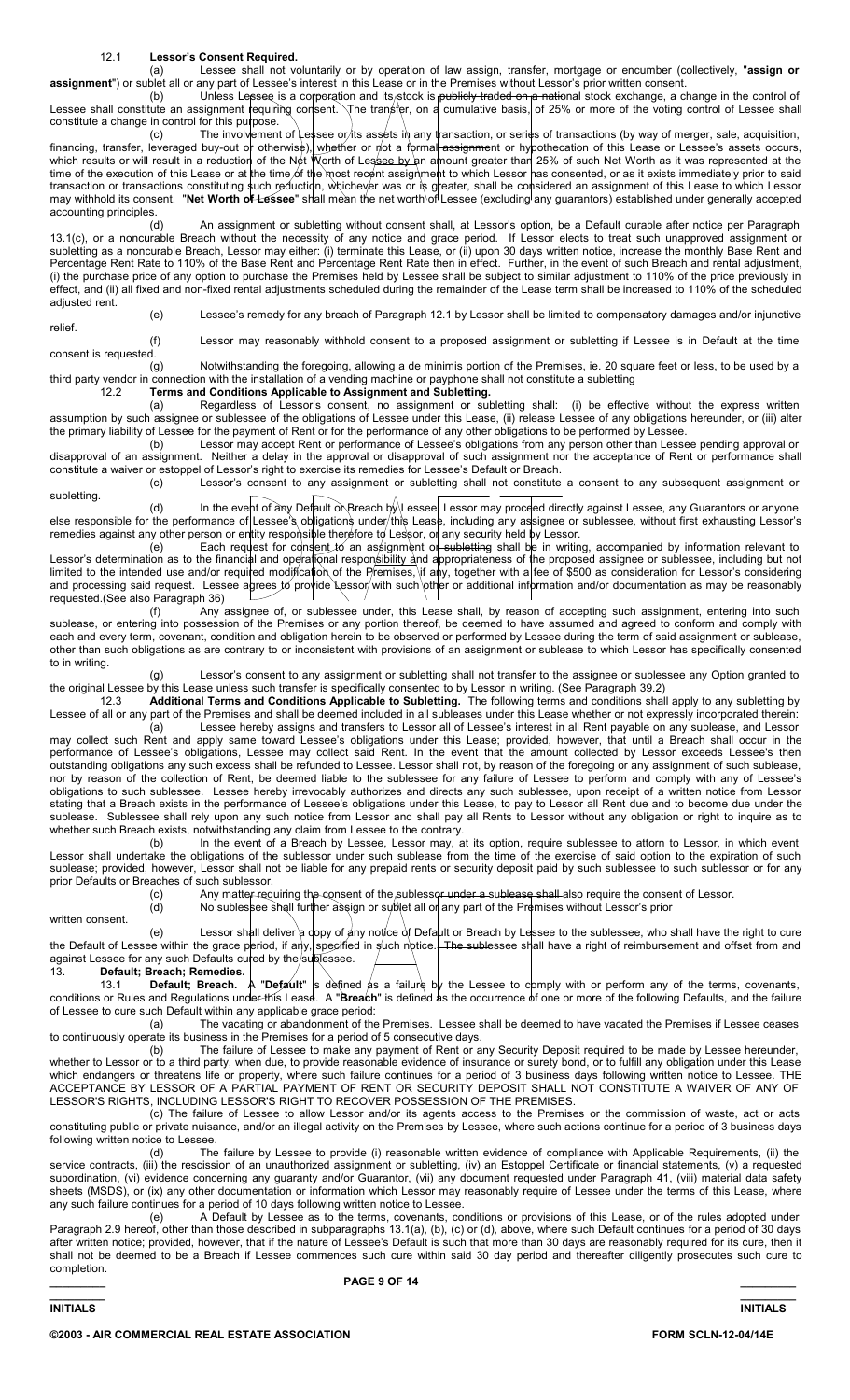(f) The occurrence of any of the following events: (i) the making of any general arrangement or assignment for the benefit of creditors; (ii) becoming a "debtor" as defined in 11 U.S.C. § 101 or any successor statute thereto (unless, in the case of a petition filed against Lessee, the same is dismissed within 60 days); (iii) the appointment of a trustee or receiver to take possession of substantially all of Lessee's assets located at the Premises or of Lessee's interest in this Lease, where possession is not restored to Lessee within 30 days; or (iv) the attachment, execution or other judicial seizure of substantially all of Lessee's assets|locatèd at the Premises or of Lessee's interest in this Lease, where such seizure is not discharged within 30 days; provided, however, in the event that any provision of this subparagraph is contrary to any applicable law, such provision shall be of no force or effect, and not affect the validity of the remaining provisions.

(g) The discovery that any financial statement\of Lessee or of any Guarantor given to Lessor was materially false.

(h) If the performance of Lessee's opligations under this Lease is guaranteed: (i) the death of a Guarantor, (ii) the termination of a Guarantor's liability with respect to this Lease other than in accordance with the terms of such guaranty, (iii) a Guarantor's becoming insolvent or the subject of a bankruptcy |filing, *(*iν́) a Guarantor's/refusal to honor the guaranty, or (ν) a Guarantor's breach of its guaranty obligation on an anticipatory basis, and Lessee's failu<del>le, w</del>ithin 60 days fòllowing written notice of any such event, to provide written alternative assurance or security, which, when coupled with the then existing resources of Lessee, equals or exceeds the combined financial resources of Lessee and the Guarantors that existed at the time of execution of this Lease.<br>13.2 **Remedies.** If Lessee fails to

Remedies. If Lessee fails to perform any of its affirmative duties or obligations, within 10 days after written notice (or in case of an emergency, without notice), Lessor may, at its option, perform such duty or obligation on Lessee's behalf, including but not limited to the obtaining of reasonably required bonds, insurance policies, or governmental licenses, permits or approvals. Lessee shall pay to Lessor an amount equal to 115% of the costs and expenses incurred by Lessor in such performance upon receipt of an invoice therefor. In the event of a Breach, Lessor may, with or without further notice or demand, and without limiting Lessor in the exercise of any right or remedy which Lessor may have by reason of such Breach:

 (a) Terminate Lessee's right to possession of the Premises by any lawful means, in which case this Lease shall terminate and Lessee shall immediately surrender possession to Lessor. In such event Lessor shall be entitled to recover from Lessee: (i) the unpaid Rent which had been earned at the time of termination; (ii) the worth at the time of award of the amount by which the unpaid Rent which would have been earned after termination until the time of award exceeds the amount of such rental loss that the Lessee proves could have been reasonably avoided; (iii) the worth at the time of award of the amount by which the unpaid Rent for the balance of the term after the time of award exceeds the amount of such rental loss that the Lessee proves could be reasonably avoided; and (iv) any other amount necessary to compensate Lessor for all the detriment proximately caused by the Lessee's failure to perform its obligations under this Lease or which in the ordinary course of things would be likely to result therefrom, including but not limited to the cost of recovering possession of the Premises, expenses of reletting, including necessary renovation and alteration of the Premises, reasonable attorneys' fees, and that portion of any leasing commission paid by Lessor in connection with this Lease applicable to the unexpired term of this Lease. The worth at the time of award of the amount referred to in provision (iii) of the immediately preceding sentence shall be computed by discounting such amount at the discount rate of the Federal Reserve Bank of the District within which the Premises are located at the time of award plus one percent. Efforts by Lessor to mitigate damages caused by Lessee's Breach of this Lease shall not waive Lessor's right to recover any damages to which Lessor is otherwise entitled. If termination of this Lease is obtained through the provisional remedy of unlawful detainer, Lessor shall have the right to recover in such proceeding any unpaid Rent and damages as are recoverable therein, or Lessor may reserve the right to recover all or any part thereof in a separate suit. If a notice and grace period required under Paragraph 13.1 was not previously given, a notice to pay rent or quit, or to perform or quit <del>given</del> to Lessee under the unlawful detainer statute-shall also constitute the notice required by Paragraph 13.1. In such case, the applicable grace period required by Paragraph 13.1 and the unlawful detainer statute shall run concurrently, and the failure of Lessee to cure the Default within the greater of the two such grace periods shall constitute both an unlawful detainer and a Breach of this Lease entitling Lessor to the remedies provided for in this Lease and/or by said statute.

(b) Continue the Lease and Lessee's right to possession and recover the Rent as it becomes due, in which event Lessee may sublet or assign, subject only to reasonable limitations. Acts of maintenance, efforts to relet, and/or the appointment of a receiver to protect the Lessor's interests, shall not constitute a termination of the Lessee's right to possession.

(c) Pursue any other remedy now or hereafter available under the laws or judicial decisions of the state wherein the remises are located. The expiration or termination of this Lease and/or the termination of Lessee's right to possession shall not relieve Lessee from liability under any indemnity provisions of this Lease as to matters occurring or accruing during the term hereof or by reason of Lessee's occupancy of the Premises.<br>13.3

Inducement Recapture. Any agreement for free or abated rent or other charges, or for the giving or paying by Lessor to or for Lessee of any cash or other bonus, inducement or consideration for Lessee's entering into this Lease, all of which concessions are hereinafter referred to as "**Inducement Provisions**", shall be deemed conditioned upon Lessee's full and faithful performance of all of the terms, covenants and conditions of this Lease. Upon Breach of this Lease by Lessee, any such Inducement Provision shall automatically be deemed deleted from this Lease and of no further force or effect, and any rent, other charge, bonus, inducement or consideration theretofore abated, given or paid by Lessor under such an Inducement Provision shall be immediately due and payable by Lessee to Lessor, notwithstanding any subsequent cure of said Breach by Lessee. The acceptance by Lessor of rent or the cure of the Breach which initiated the operation of this paragraph shall not be deemed a waiver by Lessor of the provisions of this paragraph unless specifically so stated in writing by Lessor at the time of such acceptance.

 13.4 **Late Charges.** Lessee hereby acknowledges that late payment by Lessee of Rent will cause Lessor to incur costs not contemplated by this Lease, the exact amount of which will be extremely difficult to ascertain. Such costs include, but are not limited to, processing and accounting charges, and late charges which may be imposed upon Lessor by any Lender. Accordingly, if any Rent shall not be received by Lessor within 5 days after such amount shall be due, then, without any requirement for notice to Lessee, Lessee shall immediately pay to Lessor a one-time late charge equal to 10% of each such overdue amount or \$100, whichever is greater. The parties hereby agree that such late charge represents a fair and reasonable estimate of the costs Lessor will incur by reason of such late payment. Acceptance of such late charge by Lessor shall in no event constitute a waiver of Lessee's Default or Breach with respect to such overdue amount, nor prevent the exercise of any of the other rights and remedies granted hereunder. In the event that a late charge is payable hereunder, whether or not collected, for 3 consecutive installments of Base Rent, then notwithstanding any provision of this Lease to the contrary, Base Rent shall, at Lessor's option, become due and payable quarterly in advance.

 13.5 **Interest.** Any monetary payment due Lessor hereunder, other than late charges, not received by Lessor, when due shall bear interest from the 31st day after it was due. The interest ("**Interest**") charged shall be computed at the rate of 10% per annum but shall not exceed the maximum rate allowed by law. Interest is payable in addition to the potential late charge provided for in Paragraph 13.4.

# 13.6 **Breach by Lessor.**

 (a) **Notice of Breach.** Lessor shall not be deemed in breach of this Lease unless Lessor fails within a reasonable time to perform an obligation required to be performed by Lessor. For purposes of this Paragraph, a reasonable time shall in no event be less than 30 days after receipt by Lessor, and any Lender whose name and/address shall have been furnished Lessee in writing for such purpose, of written notice specifying wherein such obligation of Lessor has not been performed; provided, however, that if the nature of Lessor's obligation is such that more than then Lessor shall not be in breach if performance is commenced within such 30 day period and 30 days are reasonably required for its performance.<br>thereafter diligently pursued to completion.

 (b) **Performance by Lessee on Behalf of Lessor.** In the event that neither Lessor nor Lender cures said breach within 30 days after receipt of said notice, or if having commenced said cure they do not diligently pursue it to completion, then Lessee may elect to cure said breach at Lessee's expense and offset from Rent the actual and reasonable cost to perform such cure, provided however, that such offset shall not exceed an amount equal to the greater of one month's Base Rent or the Security Deposit, reserving Lessee's right to reimbursement from Lessor for any such expense in excess of such offset. Lessee shall document the cost of said cure and supply said documentation to Lessor.<br>14. Condemnation. If the Premises or any portion thereof are taken under the power of eminent

Condemnation. If the Premises or any portion thereof are taken under the power of eminent domain or sold under the threat of the exercise of said power (collectively "**Condemnation**"), this Lease shall terminate as to the part taken as of the date the condemning authority takes title or possession, whichever first occurs. If more than 10% of the floor area of the Premises, or more than 25% of the parking spaces situated within the parking area, is taken by Condemnation, Lessee may, at Lessee's option, to be exercised in writing within 10 days after Lessor shall have given Lessee written notice of such taking (or in the absence of such notice, within 10 days after the condemning authority shall have taken possession) terminate this Lease as of the date the condemning authority takes such possession. If Lessee does not terminate this Lease in accordance with the foregoing, this Lease shall remain in full force and effect as to the portion of the Premises remaining, except that the Base Rent shall be reduced in proportion to the reduction in utility of the Premises caused by such Condemnation. Condemnation awards and/or payments shall be the property of Lessor, whether such award shall be made as compensation for diminution in value of the leasehold, the value of the part taken, or for severance damages; provided, however, that Lessee shall be entitled to any compensation paid by the condemnor for Lessee's relocation expenses, loss of business goodwill and/or Trade Fixtures, without regard to whether or not this Lease is terminated pursuant to the provisions of this Paragraph. All Alterations and Utility Installations made to the Premises by Lessee, for purposes of Condemnation only, shall be considered the property of the Lessee and Lessee shall be entitled to any and all compensation which is payable therefor. In the event that this Lease is not terminated by reason of the Condemnation, Lessor shall repair any damage to the Premises caused by such Condemnation.

15. **Brokerage Fees.**

 15.1 **Additional Commission.** In addition to the payments owed pursuant to Paragraph 1.13 above, and unless Lessor and the Brokers otherwise agree in writing, Lessor agrees that: (a) if Lessee exercises any Option, (b) if Lessee or anyone affiliated with Lessee acquires from Lessor

**\_\_\_\_\_\_\_\_\_ PAGE 10 OF 14 \_\_\_\_\_\_\_\_\_**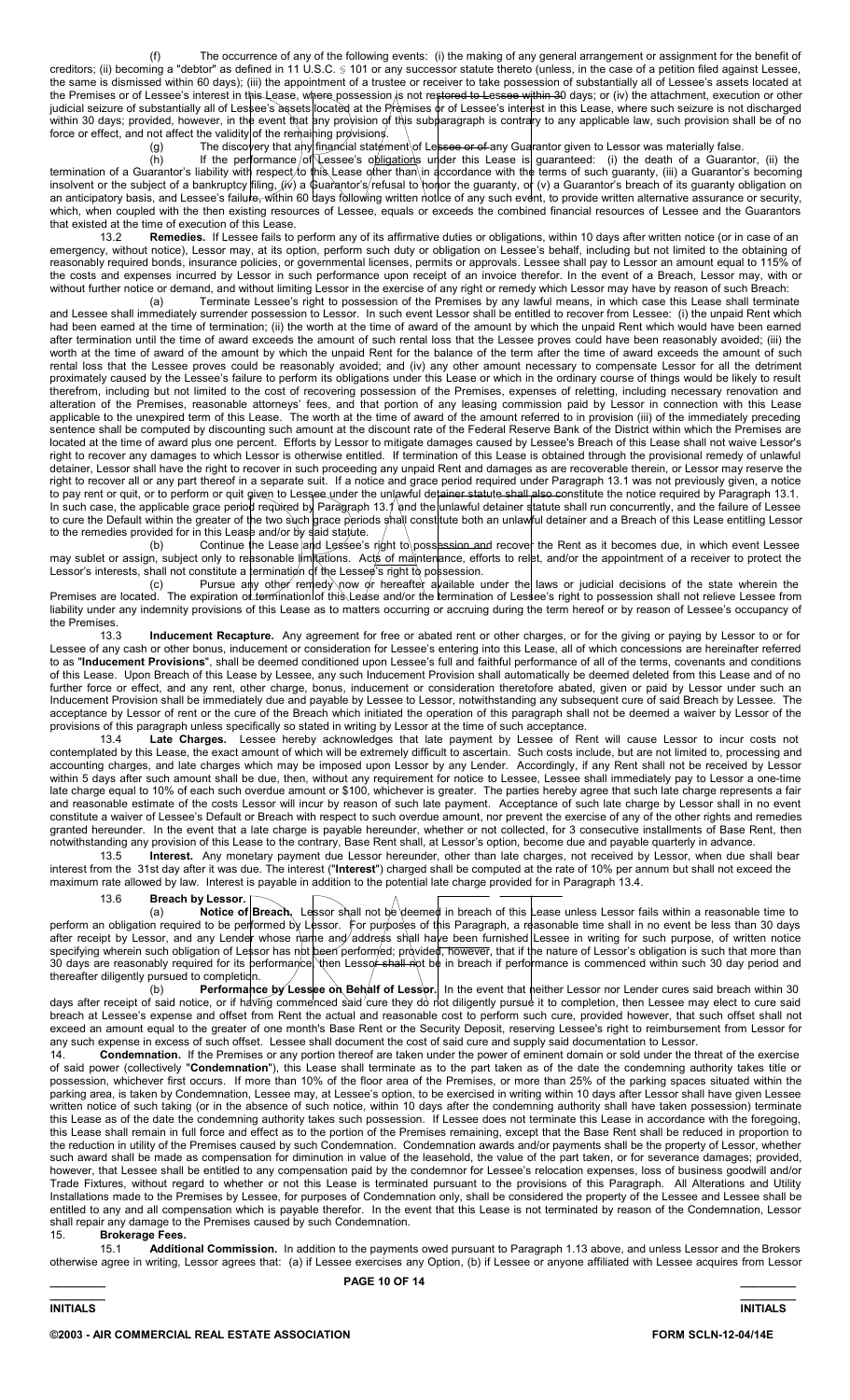any rights to the Premises or other premises owned by Lessor and located within the Shopping Center, (c) if Lessee remains in possession of the Premises, with the consent of Lessor, after the expiration of this Lease, or (d) if Base Rent is increased, whether by agreement or operation of an escalation clause herein, then, Lessor shall pay Brokers a fee in accordance with the fee schedule of the Brokers in effect at the time the Lease was executed.

15.2 **Assumption of Obligations.** Any buyer or transferee of Lessor's interest in this Lease shall be deemed to have assumed Lessor's obligation hereunder. Brokers shall be third party beneficiaries of the provisions of Paragraphs 1.13, 15, 22 and 31. If Lessor fails to pay to Brokers any amounts due as and for brokerage fees pertaining to this Lease when due, then such amounts shall accrue Interest. In addition, if Lessor fails to pay any amounts to Lessee's Broker when due, Lessee's Broker may send written notice to Lessor and Lessee of such failure and if Lessor fails to pay such amounts within 10 days after said hotice, Lessee shall pay said monies to its Broker and offset such amounts against Rent. In addition, Lessee's Broker shall be deemed to be a third party beneficiary of any commission agreement entered into by and/or between Lessor and Lessor's Broker for the limited purpose of collecting any brokerage fee owed

 15.3 **Representations and Indemnities of Broker Relationships.** Lessee and Lessor each represent and warrant to the other that it has had no dealings with any person, firm, broker or finder (other than the Brokers, if any) in connection with this Lease, and that no one other than said named Brokers is entitled to any commission or finder's fee in connection herewith. Lessee and Lessor do each hereby agree to indemnify, protect, defend and hold the other harmless from and against liability for compensation or charges which may be claimed by any such unnamed broker, finder or other similar party by reason of any dealings or actions of the indemnifying Party, including any costs, expenses, attorneys' fees reasonably incurred with respect thereto.<br>16 **Estoppel** 

#### 16. **Estoppel Certificates.**

 (a) Each Party (as "**Responding Party**") shall within 10 days after written notice from the other Party (the "**Requesting Party**") execute, acknowledge and deliver to the Requesting Party a statement in writing in form similar to the then most current "**Estoppel Certificate**" form published by the AIR Commercial Real Estate Association, plus such additional information, confirmation and/or statements as may be reasonably

requested by the Requesting Party.<br>(b) If the If the Responding Party shall fail to execute or deliver the Estoppel Certificate within such 10 day period, the Requesting Party may execute an Estoppel Certificate stating that: (i) the Lease is in full force and effect without modification except as may be represented by the Requesting Party, (ii) there are no uncured defaults in the Requesting Party's performance, and (iii) if Lessor is the Requesting Party, not more than one month's rent has been paid in advance. Prospective purchasers and encumbrances may rely upon the Requesting Party's Estoppel Certificate, and the Responding Party shall be estopped from denying the truth of the facts contained in said Certificate. In addition, Lessee acknowledges that any failure on its part to provide such an Estoppel Certificate will expose Lessor to risks and potentially cause Lessor to incur costs not contemplated by this Lease, the extent of which will be extremely difficult to ascertain. Accordingly, should the Lessee fail to execute and/or deliver a requested Estoppel Certificate in a timely fashion the monthly Base Rent shall be automatically increased, without any requirement for notice to Lessee, by an amount equal to 10% of the then existing Base Rent or \$100, whichever is greater for remainder of the Lease. The Parties agree that such increase in Base Rent represents fair and reasonable compensation for the additional risk/costs that Lessor will incur by reason of Lessee's failure to provide the Estoppel Certificate. Such increase in Base Rent shall in no event constitute a waiver of Lessee's Default or Breach with respect to the failure to provide the Estoppel Certificate nor prevent the exercise of any of the other rights and remedies granted hereunder.

(c) If Lessor desires to finance, refinance, or sell the Premises, or any part thereof, Lessee and all Guarantors shall within 10 days after written notice from Lessor deliver to any potential lender or purchaser designated by Lessor such financial statements as may be reasonably required by such lender or purchaser, including but not limited to Lessee's financial statements for the past 3 years. All such financial statements shall be received by Lessor and such lender or purchaser in confidence and shall be used only for the purposes herein set forth.

17. **Definition of Lessor.** The term "Lessor|" as used herein shall mean the owner or owners at the time in question of the fee title to the Premises, or, if this is a sublease, of the Lessee's interest in the prior lease. In the event of a transfer of Lessor's title or interest in the Premises or this Lease, Lessor shall deliver to the transferee or ássignee (in cash or by credit) any unused Security Deposit held by Lessor. Upon such transfer or assignment and delivery of the Security Deposit, as aforesaid, the prior Lessor shall be relieved of all liability with respect to the obligations and/or covenants under this Lease thereafter to be performed by the Lessor. Subject to the foregoing, the obligations and/or covenants in this Lease to be performed by the Lessor shall be binding only upon the Lessor as hereinabove defined.

18. **Severability.** The invalidity of any provision of this Lease, as determined by a court of competent jurisdiction, shall in no way affect the validity of any other provision hereof.

19. **Days.** Unless otherwise specifically indicated to the contrary, the word "**days**" as used in this Lease shall mean and refer to calendar days.

20. **Limitation on Liability.** The obligations of Lessor under this Lease shall not constitute personal obligations of Lessor, or its partners, members, directors, officers or shareholders, and Lessee shall look to the Premises, and to no other assets of Lessor, for the satisfaction of any liability of Lessor with respect to this Lease, and shall not seek recourse against Lessor's partners, members, directors, officers or shareholders, or any of their personal assets for such satisfaction.<br>21. Time of Essence. Time is

21. **Time of Essence.** Time is of the essence with respect to the performance of all obligations to be performed or observed by the Parties under this Lease.

22. **No Prior or Other Agreements; Broker Disclaimer.** This Lease contains all agreements between the Parties with respect to any matter mentioned herein, and no other prior or contemporaneous agreement or understanding shall be effective. Lessor and Lessee each represents and warrants to the Brokers that it has made, and is relying solely upon, its own investigation as to the nature, quality, character and financial responsibility of the other Party to this Lease and as to the use, nature, quality and character of the Premises. Brokers have no responsibility with respect thereto or with respect to any default or breach hereof by either Party.

23. **Notices.**

 23.1 **Notice Requirements.** All notices required or permitted by this Lease or applicable law shall be in writing and may be delivered in person (by hand or by courier) or may be sent by regular, certified or registered mail or U.S. Postal Service Express Mail, with postage prepaid, or by facsimile transmission, or by email, and shall be deemed sufficiently given if served in a manner specified in this Paragraph 23. The addresses noted adjacent to a Party's signature on this Lease shall be that Party's address for delivery or mailing of notices. Either Party may by written notice to the other specify a different address for notice, except that upon Lessee's taking possession of the Premises, the Premises shall constitute Lessee's address for notice. A copy of all notices to Lessor shall be concurrently transmitted to such party or parties at such addresses as Lessor may from time to time hereafter designate in writing.

23.2 **Date of Notice.** Any notice sent by registered/or certified mail, return recerpt requested, shall be deemed given on the date of delivery shown on the receipt card, or if|no delivèry date is shown, the\postmark thereon. If sent by regular mail the notice shall be deemed given 72 hours after the same is addressed as required herein and mailed with postage prepaid. Notices delivered by United States Express Mail or overnight courier that guarantees next day delivery shall be deemed given 24 hours after delivery of the same to the Postal Service or courier. Notices transmitted by facsimile transmission or by email shall be deemed delivered upon telephone confirmation of receipt (if by fax, a confirmation report from fax machine is sufficient), provided a copy is alsø delivèred via delivery or\mall. If notice is received on a Saturday, Sunday or legal holiday, it shall be deemed received on the next business day. 24. **Waivers.**

 (a) No waiver by Lessor of the Default or Breach of any term, covenant or condition hereof by Lessee, shall be deemed a waiver of any other term, covenant or condition hereof, or of any subsequent Default or Breach by Lessee of the same or of any other term, covenant or condition hereof. Lessor's consent to, or approval of, any act shall not be deemed to render unnecessary the obtaining of Lessor's consent to, or approval of, any subsequent or similar act by Lessee, or be construed as the basis of an estoppel to enforce the provision or provisions of this Lease requiring such consent.

 (b) The acceptance of Rent by Lessor shall not be a waiver of any Default or Breach by Lessee. Any payment by Lessee may be accepted by Lessor on account of moneys or damages due Lessor, notwithstanding any qualifying statements or conditions made by Lessee in connection therewith, which such statements and/or conditions shall be of no force or effect whatsoever unless specifically agreed to in writing by Lessor at or before the time of deposit of such payment.

 (c) THE PARTIES AGREE THAT THE TERMS OF THIS LEASE SHALL GOVERN WITH REGARD TO ALL MATTERS RELATED THERETO AND HEREBY WAIVE THE PROVISIONS OF ANY PRESENT OR FUTURE STATUTE TO THE EXTENT THAT SUCH STATUTE IS INCONSISTENT WITH THIS LEASE.

25. **Disclosures Regarding The Nature of a Real Estate Agency Relationship.**

 (a) When entering into a discussion with a real estate agent regarding a real estate transaction, a Lessor or Lessee should from the outset understand what type of agency relationship or representation it has with the agent or agents in the transaction. Lessor and Lessee acknowledge being advised by the Brokers in this transaction, as follows:

(i) Lessor's Agent. A Lessor's agent under a listing agreement with the Lessor acts as the agent for the Lessor only. A Lessor's agent or subagent has the following affirmative obligations: To the Lessor: A fiduciary duty of utmost care, integrity, honesty, and loyalty in dealings with the Lessor. To the Lessee and the Lessor: (a) Diligent exercise of reasonable skills and care in performance of the agent's duties. (b) A duty of honest and fair dealing and good faith. (c) A duty to disclose all facts known to the agent materially affecting the value or desirability of the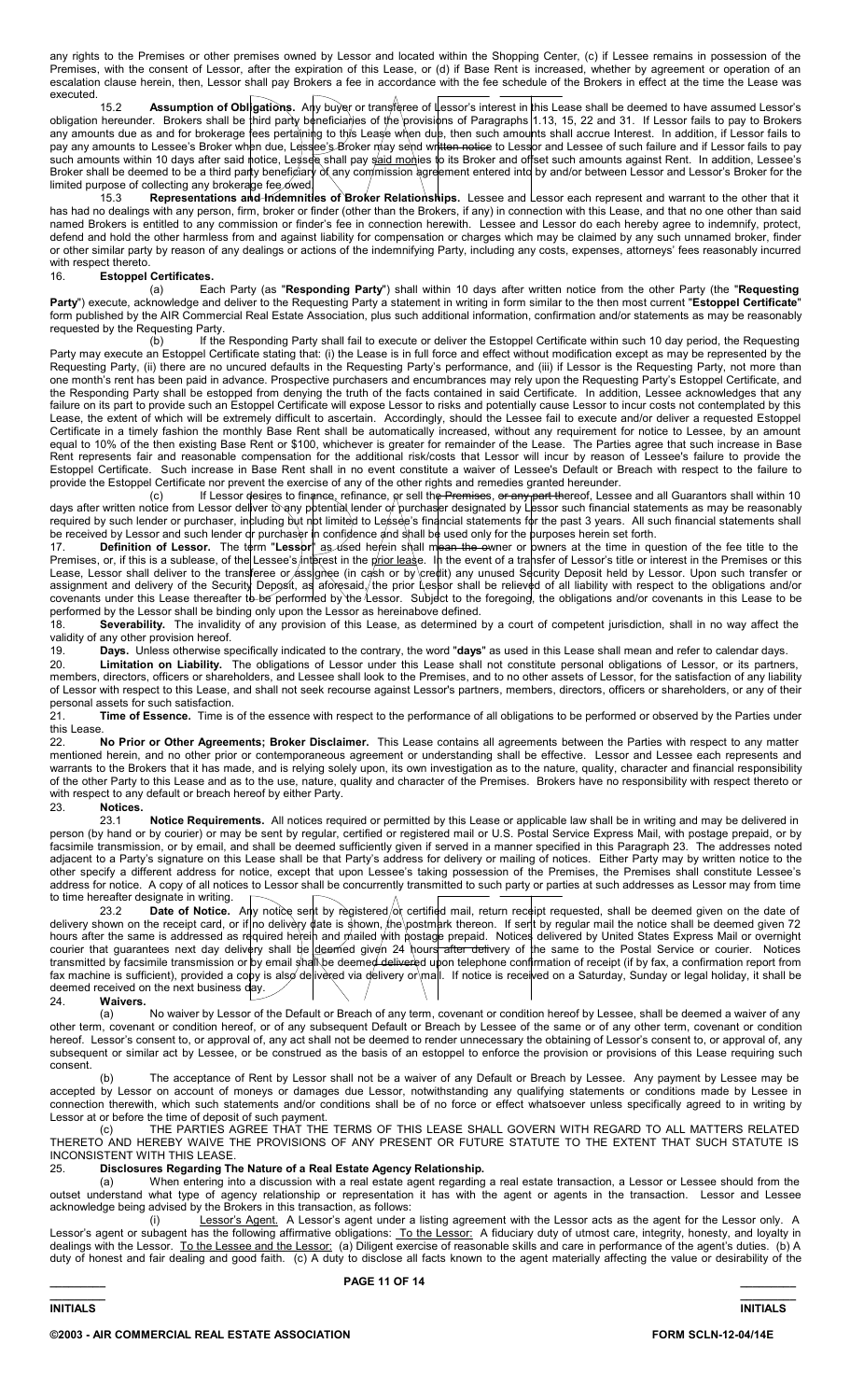property that are not known to, or within the diligent attention and observation of, the Parties. An agent is not obligated to reveal to either Party any confidential information obtained from the other Party which does not involve the affirmative duties set forth above.<br>(ii) Lessee's Agent. An agent can agree to act as agent for the Lessee only. In these situations, the ag

(ii) Lessee's Agent. An agent can agree to act as agent for the Lessee only. In these situations, the agent is not the Lessor's agent, even if by agreement the agent may receive compensation for services rendered, either in full or in part from the Lessor. An agent acting only for a Lessee has the following affirmative obligations. To the Lessee: A fiduciary duty of utmost care, integrity, honesty, and loyalty in dealings with the Lessee. To the Lessee and the Lessor: (a) Diligent exercise of reasonable skills and care in performance of the agent's duties. (b) A duty of honest and fair dealing and good faith. (c) A duty to disclose all facts known to the agent materially affecting the value or desirability of the property that are not known to, or within the diligent attention and observation of, the Parties. An agent is not obligated to reveal to either Party any confidential information obtained from the other Party which does not involve the affirmative duties set forth above.

(iii) Agent Representing Both Lessor and Lessee. A real estate agent, either acting directly or through one or more associate licenses, can legally be the agent of both the Lessor∣and∖the Lessee in a transaction, but only with the knowledge and consent of both the Lessor and the Lessee. In a dual agency situation, the agent has the following affirmative obligations to both the Lessor and the Lessee: (a) A fiduciary duty of utmost care, integrity, honesty and loyalty in the dealings with either Lessor or the Lessee. (b) Other duties to the Lessor and the Lessee as stated above in subparagraphs (i) or (ii). In representing both Lessor and Lessee, the agent may not without the express permission of the respective Party, disclose to the other Party that the Lessor will accept rent in an amount less than that indicated in the listing or that the Lessee is willing to pay a higher rent than that offered. The above duties of the agent in a real estate transaction do not relieve a Lessor or Lessee from the responsibility to protect their own interests. Lessor and Lessee should carefully read all agreements to assure that they adequately express their understanding of the transaction. A real estate agent is a person qualified to advise about real estate. If legal or tax advice is desired, consult a competent professional.

 (b) Brokers have no responsibility with respect to any default or breach hereof by either Party. The Parties agree that no lawsuit or other legal proceeding involving any breach of duty, error or omission relating to this Lease may be brought against Broker more than one year after the Start Date and that the liability (including court costs and attorneys' fees), of any Broker with respect to any such lawsuit and/or legal proceeding shall not exceed the fee received by such Broker pursuant to this Lease; provided, however, that the foregoing limitation on each Broker's liability shall not be applicable to any gross negligence or willful misconduct of such Broker.

 (c) Lessor and Lessee agree to identify to Brokers as "Confidential" any communication or information given Brokers that is considered by such Party to be confidential.

26. **No Right To Holdover.** Lessee has no right to retain possession of the Premises or any part thereof beyond the expiration or termination of this Lease. In the event that Lessee holds over, then the Base Rent and Percentage Rent Rate shall be increased to 150% of the Base Rent and Percentage Rent Rate applicable immediately preceding the expiration or termination. Holdover Base Rent shall be calculated on monthly basis. Nothing contained herein shall be construed as consent by Lessor to any holding over by Lessee.

27. Cumulative Remedies. No remedy or election hereunder shall be deemed exclusive but shall, wherever possible, be cumulative with all other remedies at law or in equity.

28. **Covenants and Conditions; Construction of Agreement.** All provisions of this Lease to be observed or performed by Lessee are both covenants and conditions. In construing this Lease, all headings and titles are for the convenience of the Parties only and shall not be considered a part of this Lease. Whenever required by the context, the singular shall include the plural and vice versa. This Lease shall not be construed as if prepared by one of the Parties, but rather according to its fair meaning as a whole, as if both Parties had prepared it.

29. **Binding Effect; Choice of Law.** This Lease shall be binding upon the parties, their personal representatives, successors and assigns and be governed by the laws of the State in which the Premises are located. Any litigation between the Parties hereto concerning this Lease shall be initiated in the county in which the Premises are located.

30. **Subordination; Attornment; Non-Disturbance.**

30.1 **Subordination.** This Lease and any Option granted hereby shall be subject and subordinate to any ground lease, mortgage, deed of trust, or other hypothecation or security device (collectively, "**Security Device**"), now or hereafter placed upon the Premises, to any and all advances made on the security thereof, and to all renewals, modifications/ and extensions thereof. Lessee agrees that the holders of any such Security Devices (in this Lease together referred to as "Lender") shall have`no liability or obligation to perform ahy of the obligations of Lessor under this Lease. Any Lender may elect to have this Lease and/or any Option granted hereby superior to the lien of its Security Device by giving written notice thereof to Lessee, whereupon this Lease and such Options shall be deemed prior to such Security Device, notwithstanding the relative dates of the documentation or recordation thereof.

 30.2 **Attornment**. In the event that Lessor transfers title to the Premises, or the Premises are acquired by another upon the foreclosure or termination of a Security Device to which this Lease is subordinated (i) Lessee shall, subject to the non-disturbance provisions of Paragraph 30.3, attorn to such new owner, and upon request, enter into a new lease, containing all of the terms and provisions of this Lease, with such new owner for the remainder of the term hereof, or, at the election of the new owner, this Lease will automatically become a new lease between Lessee and such new owner, and (ii) Lessor shall thereafter be relieved of any further obligations hereunder and such new owner shall assume all of Lessor's obligations, except that such new owner shall not: (a) be liable for any act or omission of any prior lessor or with respect to events occurring prior to acquisition of ownership; (b) be subject to any offsets or defenses which Lessee might have against any prior lessor, (c) be bound by prepayment of more than one month's rent, or (d) be liable for the return of any security deposit paid to any prior lessor which was not paid or credited to such new owner.

 30.3 **Non-Disturbance.** With respect to Security Devices entered into by Lessor after the execution of this Lease, Lessee's subordination of this Lease shall be subject to receiving a commercially reasonable non-disturbance agreement (a "**Non-Disturbance Agreement**") from the Lender which Non-Disturbance Agreement provides that Lessee's possession of the Premises, and this Lease, including any options to extend the term hereof, will not be disturbed so long as Lessee is not in Breach hereof and attorns to the record owner of the Premises. Further, within 60 days after the execution of this Lease, Lessor shall, if requested by Lessee, use its commercially reasonable efforts to obtain a Non-Disturbance Agreement from the holder of any pre-existing Security Device which is secured by the Premises. In the event that Lessor is unable to provide the Non-Disturbance Agreement within said 60 days, then Lessee may, at Lessee's option, directly contact Lender and attempt to negotiate for the execution and delivery of a Non-Disturbance Agreement.<br>30.4 **Self-Executing.** The agreements co

Self-Executing. The agreements contained in this Paragraph 30 shall be effective without the execution of any further documents; provided, however, that, upon written request from Lessor or a Lender in connection with a sale, financing or refinancing of the Premises, Lessee and Lessor shall execute such further writings as may be reasonably required to separately document any subordination, attornment and/or Non-Disturbance Agreement provided for herein.

31. **Attorneys' Fees.** If any Party or Broker brings an action or proceeding involving the Premises whether founded in tort, contract or equity, or to declare rights hereunder, the Prevailing Party (as hereafter defined) in any such proceeding, action, or appeal thereon, shall be entitled to reasonable attorneys' fees. Such fees may be awarded in the same suit or recovered in a separate suit, whether or not such action or proceeding is pursued to decision or judgment. The term, "**Prevailing Party**" shall include, without limitation, a Party or Broker who substantially obtains or defeats the relief sought, as the case may be, whether by compromise, settlement, judgment, or the abandonment by the other Party or Broker of its claim or defense. The attorneys' fees award shall not be domputed in accordance/with any coult fee schedule, but shall be such as to fully reimburse all attorneys' fees reasonably incurred. In addition, Lessor sha⊯⁄be entitled\to attorneys' fees, costs and expenses incurred in the preparation and service of notices of Default and consultations in connection <del>th</del>erewith, whether òr not a legal action is subsequently commenced in connection with such Default or resulting Breach (\$200 is a reasonable minimum per occurrence for such services and consultation).

32. **Lessor's Access; Showing Premises; Repairs.** Lessor and Lessor's agents shall have the right to enter the Premises at any time, in the case of an emergency, and otherwise at reasonable times after reasonable prior notice for the purpose of showing the same to prospective purchasers, lenders, or tenants, and making such alterations, repairs, improvements or additions to the Premises as Lessor may deem necessary or desirable and the erecting, using and maintaining of utilities, services, pipes and conduits through the Premises and/or other premises as long as there is no material adverse effect on Lessee's use of the Premises. All such activities shall be without abatement of rent or liability to Lessee.

33. **Auctions.** Lessee shall not conduct, nor permit to be conducted, any auction upon the Premises without Lessor's prior written consent, which consent shall be granted or denied at Lessor's sole discretion.

34. **Signs.** Lessor may place on the Premises ordinary "**For Sale**" signs at any time and ordinary "**For Lease**" signs during the last 6 months of the term hereof. All signs must comply with all Applicable Requirements. Lessee shall not place, construct, or maintain on the glass panes or supports of the show windows of the Premises, the doors, exterior walls or the roof of the Building, or anywhere else within the Shopping Center outside of the Premises, or on any interior portions of the Premises that are visible from the exterior of the Premises, any signs, advertisements, names, insignia, trademarks, descriptive material or any other items without Lessor's prior written consent, which consent shall be granted or denied at Lessor's sole discretion. Lessor shall designate the size, shape, color, design, and location of all exterior sign(s) to be installed by Lessee, and Lessee shall, at Lessee's sole cost and expense, fabricate, construct and install all such sign(s) in full compliance with Lessor's designation and in accordance with the Sign Criteria for the Shopping Center attached hereto, if any. Lessee agrees to submit plans and specifications for Lessee's sign(s) for Lessor's written approval within 30 days after the full execution hereof and to install such sign(s) prior to opening for business at the Premises. Lessor, at Lessee's cost, may remove any item placed, constructed or maintained in, upon or about the Premises or Shopping Center which does not comply with this paragraph. In the event there is a pole, pylon or monument sign for the Shopping Center, Lessor shall have the right, but not the obligation, to install lettering designating Lessee's business on such sign, at Lessee's expense, with Lessor's approval of location, size, style and color. All signs that are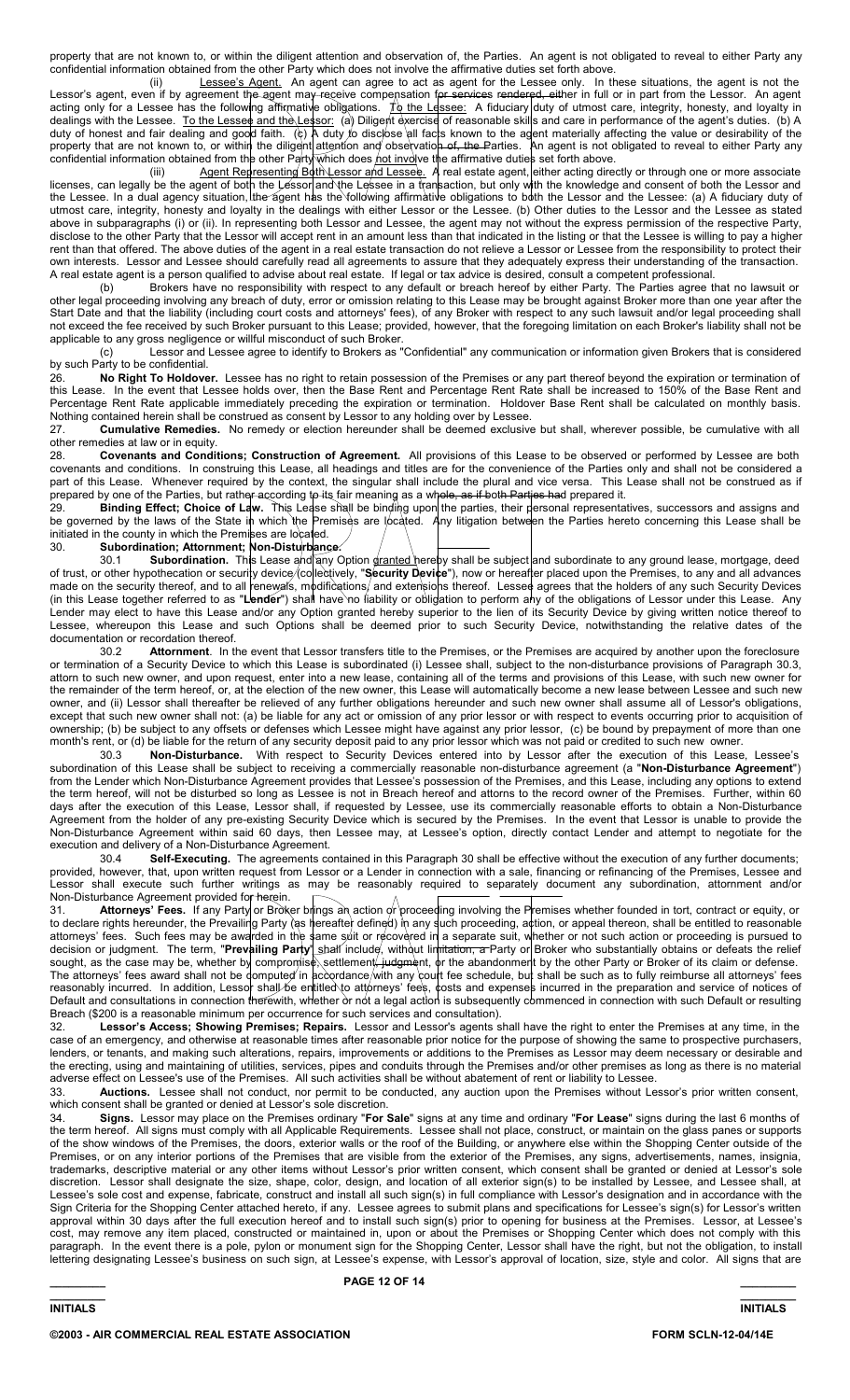permanently attached to the Premises or Building shall become the property of Lessor at the expiration or earlier termination hereof; provided, however, that Lessee shall promptly remove all such signs if Lessor so elects, and Lessee shall promptly repair all damage caused by such removal. Lessee shall not place, construct or maintain in, upon or about the Premises any search lights, flashing lights, loudspeakers, phonographs or other visual or audio media.

35. **Termination; Merger.** Unless specifically stated otherwise in writing by Lessor, the voluntary or other surrender of this Lease by Lessee, the mutual termination or cancellation hereof, or a termination hereof by Lessor for Breach by Lessee, shall automatically terminate any sublease or lesser estate in the Premises; provided, however, that Lessor may elect to dontinue any one or all existing subtenancies. Lessor's failure within 10 days following any such event to elect to the contrary by written notice to the holder of any such lesser interest, shall constitute Lessor's election to have such event constitute the termination of such inter $\operatorname{\mathsf{est}}\nolimits^\mathbbm{N}$ 

36. **Consents.** Except as otherwise provided herein, wherever in this Lease the consent of a Party is required to an act by or for the other Party, such consent shall not be unreasonably withheld or delayed. In those express instances where consent is within the sole discretion of a party, the party shall have no obligation to adhere to a–standard of reasònableness. Lessor's actual reasonable costs and expenses (including but not limited to architects', attorneys', engineers' and other consultants' fees) incurred in the consideration of, or response to, a request by Lessee for any Lessor consent, including but not limited to consents to an assignment, a subletting or the presence or use of a Hazardous Substance, shall be paid by Lessee upon receipt of an invoice and supporting documentation therefor. Lessor's consent to any act, assignment or subletting shall not constitute an acknowledgment that no Default or Breach by Lessee of this Lease exists, nor shall such consent be deemed a waiver of any then existing Default or Breach, except as may be otherwise specifically stated in writing by Lessor at the time of such consent. The failure to specify herein any particular condition to Lessor's consent shall not preclude the imposition by Lessor at the time of consent of such further or other conditions as are then reasonable with reference to the particular matter for which consent is being given. In the event that either Party disagrees with any determination made by the other hereunder and reasonably requests the reasons for such determination, the determining party shall furnish its reasons in writing and in reasonable detail within 10 business days following such request.

# 37. **Guarantor.**

Execution. The Guarantors, if any, shall each execute a guaranty in the form most recently published by the AIR Commercial Real Estate Association.

 37.2 **Default.** It shall constitute a Default of the Lessee if any Guarantor fails or refuses, upon request to provide: (a) evidence of the execution of the guaranty, including the authority of the party signing on Guarantor's behalf to obligate Guarantor, and in the case of a corporate Guarantor, a certified copy of a resolution of its board of directors authorizing the making of such guaranty, (b) current financial statements, (c) an Estoppel Certificate, or (d) written confirmation that the guaranty is still in effect.

38. **Quiet Possession.** Subject to payment by Lessee of the Rent and performance of all of the covenants, conditions and provisions on Lessee's part to be observed and performed under this Lease, Lessee shall have quiet possession and quiet enjoyment of the Premises during the term hereof.<br>39. **O** 

**Options.** If Lessee is granted any option, as defined below, then the following provisions shall apply.<br>39.1 **Definition.** "Option" shall mean: (a) the right to extend or reduce the term of or renew thi

Definition. "Option" shall mean: (a) the right to extend or reduce the term of or renew this Lease or to extend or reduce the term of or renew any lease that Lessee has on other property of Lessor; (b) the right of first refusal or first offer to lease either the Premises or other property of Lessor; (c) the right to purchase, the right of first offer to purchase or the right of first refusal to purchase the Premises or other property of Lessor.

 39.2 **Options Personal To Original Lessee.** Any Option granted to Lessee in this Lease is personal to the original Lessee, and cannot be assigned or exercised by anyone other than said original Lessee and only while the original Lessee is in full possession of the Premises and, if requested by Lessor, with Lessee certifying that Lessee has no intention of thereafter assigning or subletting.

 39.3 **Multiple Options.** In the event that Lessee has any multiple Options to extend or renew this Lease, a later Option cannot be exercised unless the prior Options have been validly exercised.

#### 39.4 **Effect of Default on Options.**

(a) Lessee shall have no right to exercise an Option: (i) during the period commencing with the giving of any notice of Default and continuing until said Default is cured, (ii) during the period of time any Rent is unpaid (without regard to whether notice thereof is given Lessee), (iii) during the time Lessee is in Breach of this Lease, or (iv) in the event that Lessee has been given 3 or more notices of separate Default, whether or not the Defaults are cured, during the 12 month period immediately preceding the exercise of the Option.

 (b) The period of time within which an Option may be exercised shall not be extended or enlarged by reason of Lessee's inability to exercise an Option because of the provisions of Paragraph 39.4(a).

 (c) An Option shall terminate and be of no further force or effect, notwithstanding Lessee's due and timely exercise of the Option, if, after such exercise and prior to the commencement of the extended term or completion of the purchase, (i) Lessee fails to pay Rent for a period of 30 days after such Rent becomes due (without any necessity of Lessor to give notice thereof), or (ii) if Lessee commits a Breach of this Lease.<br>40 **Security Measures.** Lessee hereby acknowledges that the Rent pay Security Measures. Lessee hereby acknowledges that the Rent payable to Lessor hereunder does not include the cost of guard service or other security measures, and that Lessor shall have no obligation whatsoever to provide same. Lessee assumes all responsibility for the protection of the Premises, Lessee, its agents and invitees and their property from the acts of third parties. While Lessor does not assume any responsibility to provide any security measures or any liability for failure to provide security measures or for any inadequacy thereof, Lessor shall have the authority to institute or continue such security measures as Lessor in its sole discretion deems necessary or appropriate from time to time, the cost and expenses of which shall be considered Common Area Operating Expenses. To the degree directed by Lessor, Lessee shall coordinate its security measures at the Premises with the security measures instituted by Lessor, if any.

41. **Reservations.** Lessor reserves the right: (i) to grant, without the consent or joinder of Lessee, such easements, rights and dedications that Lessor deems necessary, (ii) to cause the recordation of parcel maps and restrictions, and (iii) to create and/or install new utility raceways, so long as such easements, rights, dedications, maps, restrictions, and utility raceways do not unreasonably interfere with the use of the Premises by Lessee. Lessee agrees to sign any documents reasonably requested by Lessor to effectuate such rights.

42. **Building Planning.** Lessor shall have the right at any time or times, upon giving Lessee not less than 60 days prior written notice, to provide and furnish Lessee with space of comparable visibility located elsewhere within any of the buildings within the Shopping Center and to move Lessee into such new space, provided that the usable area of such new space is not less than the usable area of the Premises and provided that all of Lessee's reasonable out-of-pocket moving expenses (including but not limited to the cost of moving Lessee's personal property, the cost of reprinting Lessee's stationery or other business materials with the mew address, and the cost to relocate and reinstall tenant improvements and Lessee's telecommunications and computer equipment) shall be paid by Lessor, and provided further that Lessor shall construct at Lessor's expense such improvements to such new space as shall be necessary to place it in a condition that is substantially comparable to the Premises. Except as provided in the immediately preceding sentence, Lessor shall have no obligation to improve such space or pay any other expenses incurred by Lessee as a result of such relocation. On such relocation, the terms and conditions of this Lease shall remain in full force and effect, including but not limited to the Base Rent payable hereunder and Lessee's Share (even if the usable area of such relocated Premises is in excess of the usable area of the Premises), except that the Premises shall be in such new location. Upon Lessor's request, the Parties shall execute an amendment to this Lease in form required by Lessor confirming the relocation of the Premises to such new location. If the new space does not meet with Lessee's approval, which approval Lessee shall give or withhold in accorda<del>hce</del> with Paragraph 36, Lessee shall have the right to cancel this Lease by giving Lessor written notice thereof within 15 days of receipt of Lessor's notification of its intent to relocate Lessee. Lessee's failure to give such notice within such 15 day period shall be deemed Lessee's approval of the new space. If timely notice is given by Lessee, then this Lease shall terminate unless Lessor rescinds Lessor's prior notice of its intent to relocate Lessee within 10 days after Lessor's receipt of Lessee's notice of cancellation.

43. **Performance Under Protest.** If at any time a dispute shall arise as to any amount or sum of money to be paid by one Party to the other under the provisions hereof, the Party against whom the obligation to pay the money is asserted shall have the right to make payment "under protest" and such payment shall not be regarded as a voluntary payment and there shall survive the right on the part of said Party to institute suit for recovery of such sum. If it shall be adjudged that there was no legal obligation on the part of said Party to pay such sum or any part thereof, said Party shall be entitled to recover such sum or so much thereof as it was not legally required to pay. A Party who does not initiate suit for the recovery of sums paid "under protest" within 6 months shall be deemed to have waived its right to protest such payment.

### 44. **Authority; Multiple Parties; Execution**.

 (a) If either Party hereto is a corporation, trust, limited liability company, partnership, or similar entity, each individual executing this Lease on behalf of such entity represents and warrants that he or she is duly authorized to execute and deliver this Lease on its behalf. Each Party shall, within 30 days after request, deliver to the other Party satisfactory evidence of such authority.

 (b) If this Lease is executed by more than one person or entity as "Lessee", each such person or entity shall be jointly and severally liable hereunder. It is agreed that any one of the named Lessees shall be empowered to execute any amendment to this Lease, or other document ancillary thereto and bind all of the named Lessees, and Lessor may rely on the same as if all of the named Lessees had executed such document.

 (c) This Lease may be executed by the Parties in counterparts, each of which shall be deemed an original and all of which together shall constitute one and the same instrument.